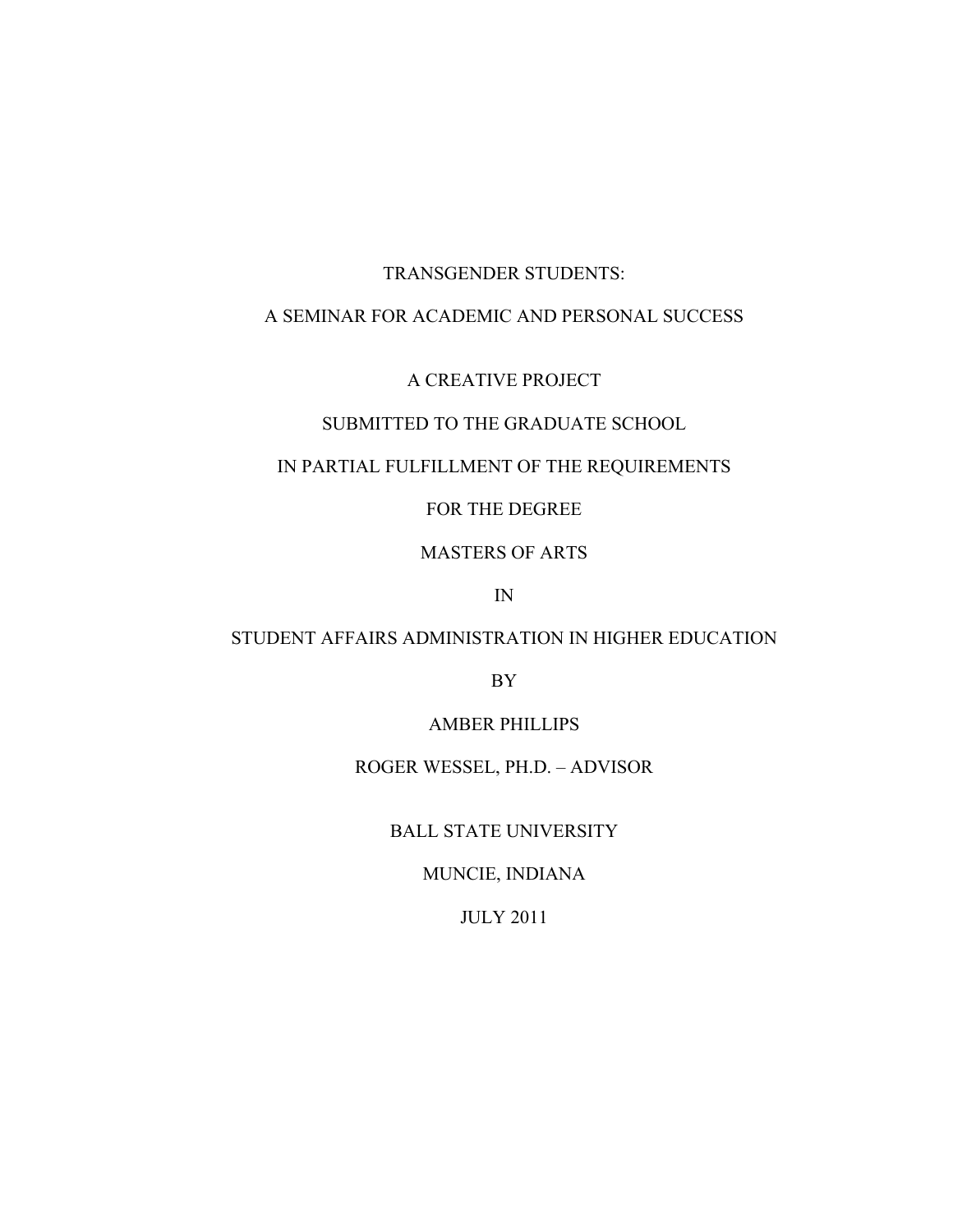## ABSTRACT

| Title:   | Transgender Students: A Seminar for Academic and Personal Success    |
|----------|----------------------------------------------------------------------|
| Student: | Amber Phillips                                                       |
| Degree:  | Master of Arts in Student Affairs Administration in Higher Education |
| College: | <b>Teachers College</b>                                              |
| Date:    | <b>July 2011</b>                                                     |
| Pages:   | 39                                                                   |

The purpose of this creative project was to create a transgender student workshop to bring awareness to students about issues that transgender students face on a college campus. The workshop will provide education, information, and resources to students who are interesting in learning more about this specific population of students. This creative project will provide readers with background information through the literature review and will provide specific guidelines and information to build their own workshop.

The steps of this project were to review related literature on lesbian, gay, bisexual, and transgender (LGBT) cultural issues, college experience, and transgender college student issues. Next, several schools with policies relating to transgender students were researched. Available resources in the Ball State University community and throughout the state were researched as well.

Students who attend the workshop and learn about their peers will then have the knowledge to become advocates and allies for transgender students. They can use their knowledge and resources to educate others about the issues transgender students face and

ii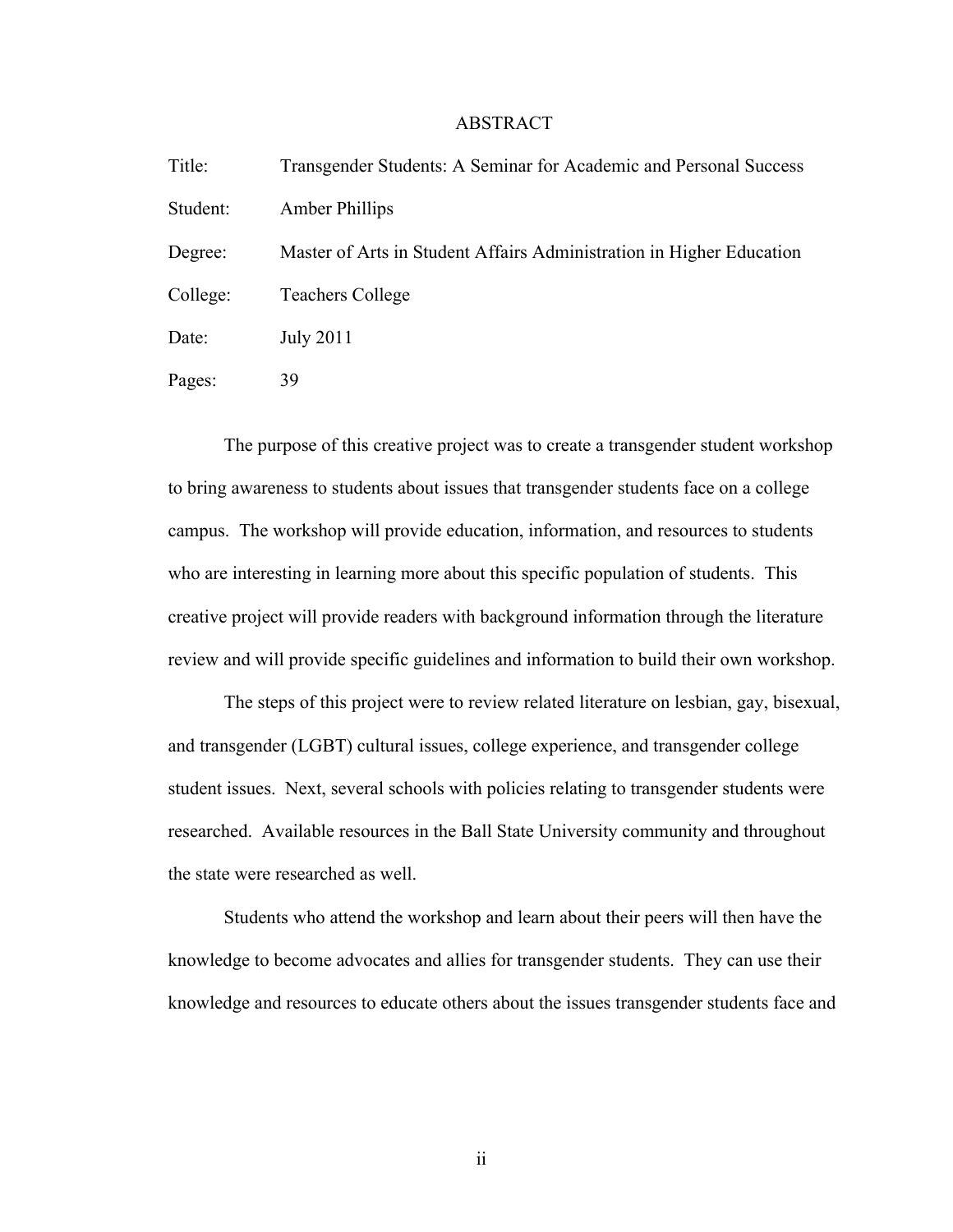show support for their peers. Through education of diverse populations, students can learn from each other to build a stronger community.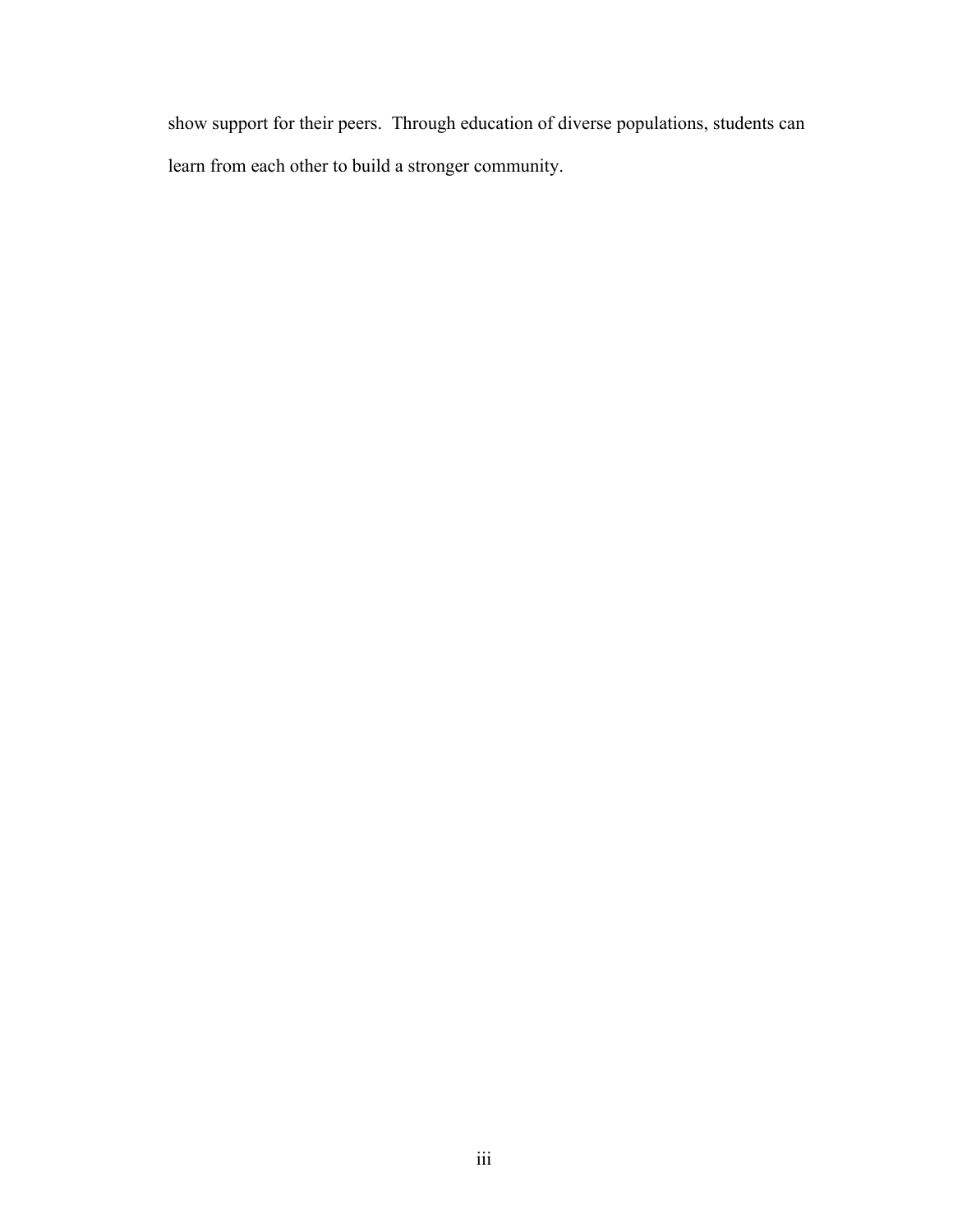## TABLE OF CONTENTS

| <b>TITLE PAGE</b>                         |                                                        |                |  |
|-------------------------------------------|--------------------------------------------------------|----------------|--|
| <b>ABSTRACT</b>                           |                                                        |                |  |
| <b>TABLE OF CONTENTS</b>                  |                                                        |                |  |
| <b>CHAPTER ONE: INTRODUCTION</b>          |                                                        |                |  |
|                                           | <b>Statement of Purpose</b>                            | 2              |  |
|                                           | Significance of Study                                  | 2              |  |
|                                           | Scope and Limitations                                  | 2              |  |
|                                           | Terms                                                  | 3              |  |
|                                           | Organization of the Paper                              | $\overline{4}$ |  |
| CHAPTER TWO: REVIEW OF RELATED LITERATURE |                                                        |                |  |
|                                           | Summary of the Project                                 | 5              |  |
|                                           | <b>LGBT Cultural Issues</b>                            | 5              |  |
|                                           | <b>LGBT College Experience</b>                         | 7              |  |
|                                           | Transgender College Student Issues in Higher Education | 9              |  |
|                                           | Summary                                                | 12             |  |
|                                           | <b>CHAPTER THREE: METHODOLOGY</b>                      |                |  |
|                                           | <b>Statement of Purpose</b>                            | 13             |  |
|                                           | Methodology                                            | 13             |  |
|                                           | Design of Project                                      | 14             |  |
|                                           | Summary                                                | 14             |  |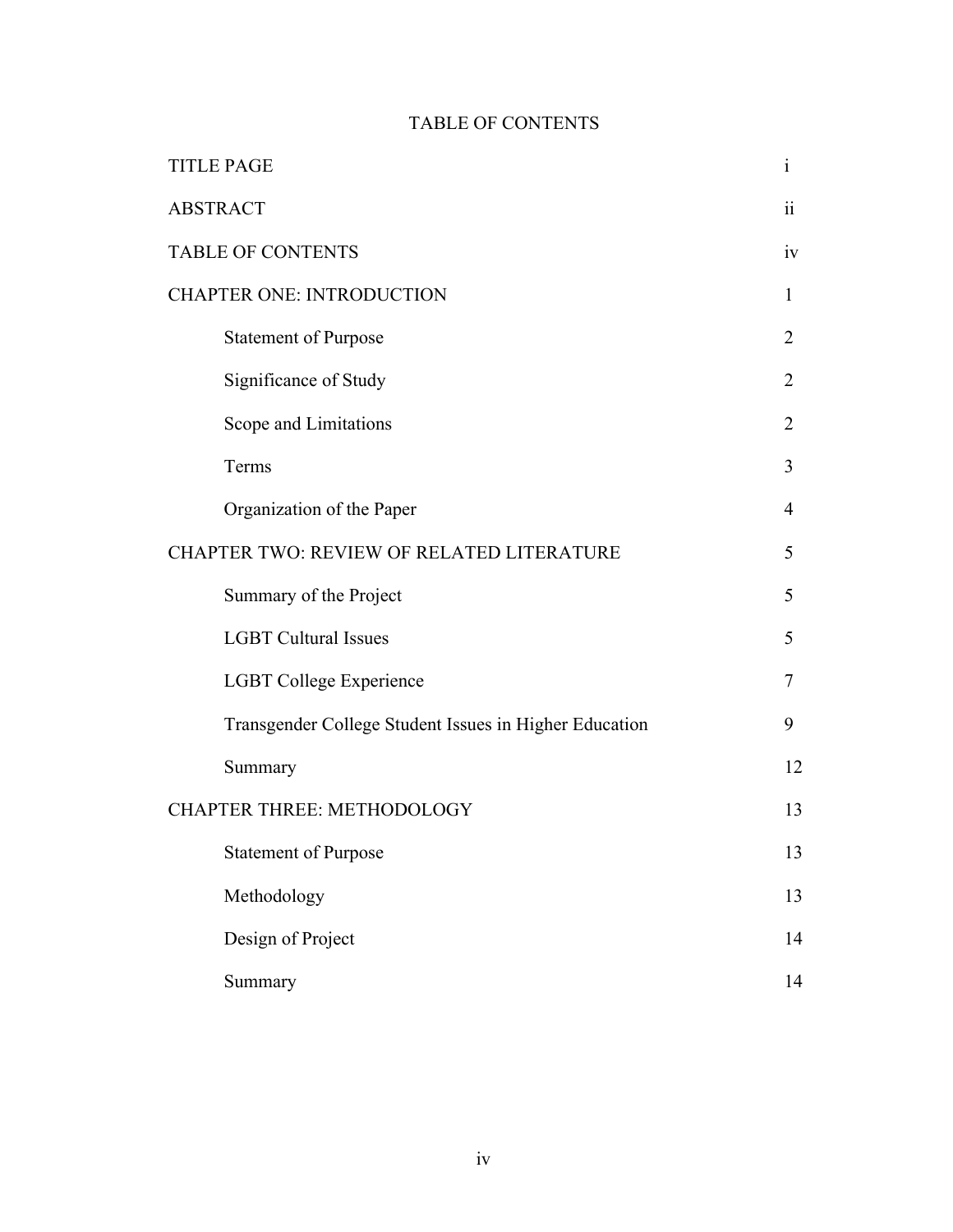## CHAPTER FOUR: TRANSGENDER STUDENTS:

| A SEMINAR FOR ACADEMIC AND PERSONAL SUCCESS    |    |
|------------------------------------------------|----|
| Project Summary                                | 15 |
| Planning Agenda                                | 16 |
| Student Agenda                                 | 18 |
| Guidelines for the Workshop                    | 19 |
| Possible List of Educational Topics to Address | 20 |
| <b>Ball State University Resource List</b>     | 21 |
| NASW-Indiana Chapter GLBT Resource List        | 22 |
| Advertisement of Workshop                      | 29 |
| Evaluation of Workshop                         | 31 |
| REFERENCES                                     |    |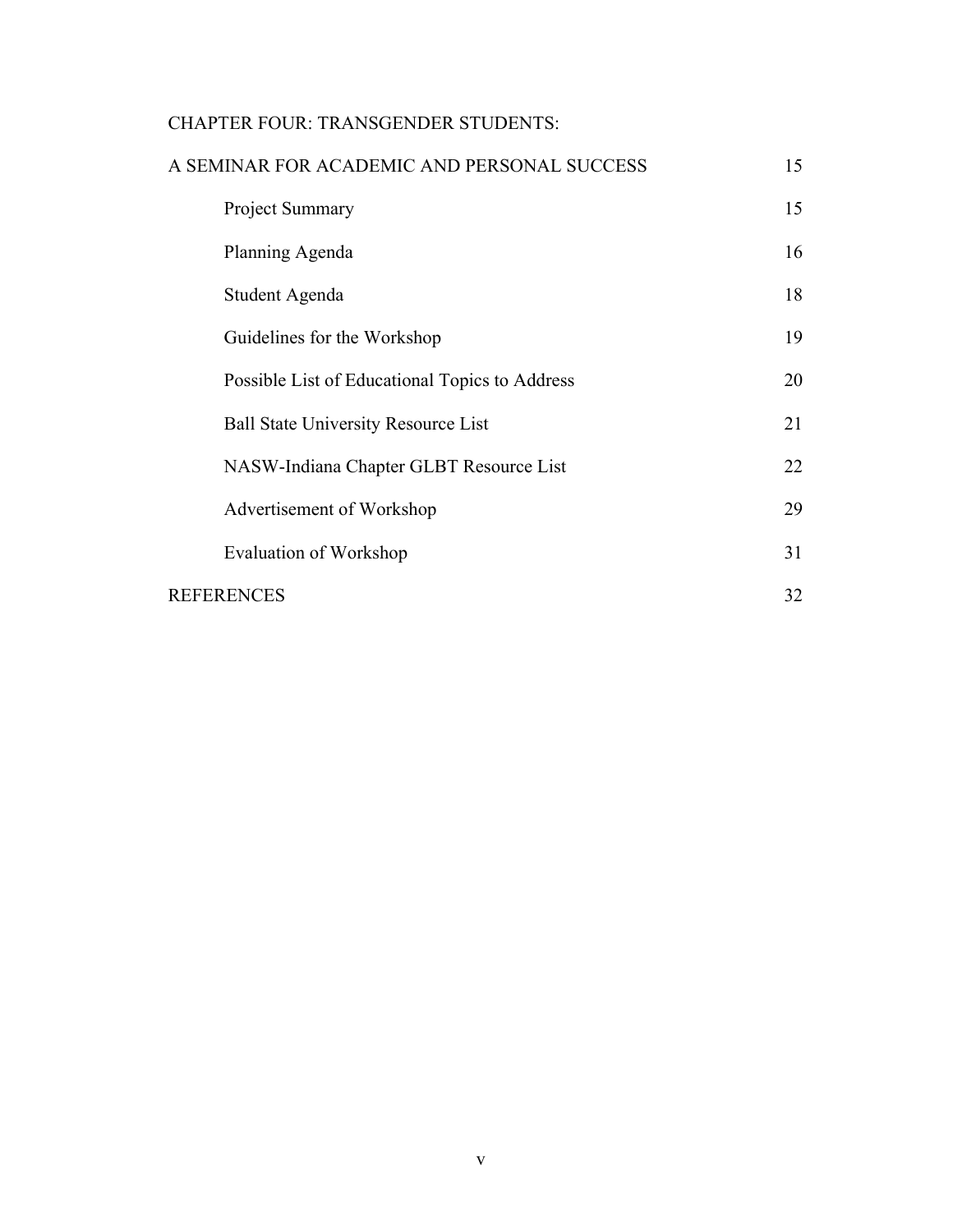## CHAPTER ONE

## INTRODUCTION

Lesbian, gay, bisexual, and transgender (LGBT) students experience hardships throughout their lives. Some of the more serious issues are harassment, discrimination, and the overwhelming feeling they must hide their identities (Gortmaker & Brown, 2006). LGBT college students realize that they are going to face these challenges while on campus either from their peers, faculty, or staff.

Transgender students realize they have specific challenges on a college campus more so than their lesbian, gay, and bisexual counterparts. Transgender students will also deal with harassment and discrimination just as the rest of their community (Beemyn, 2003). However, they must also deal with housing, restroom, and healthcare needs. These students must also find ways to conceal their given name and biological sex on records and documents (Transgender Law and Policy Institute, 2011). Student affairs professionals, faculty, and staff can make accommodations and policy changes to make these students feel safe and welcome on campus. Several colleges and universities across the country have been making policy changes to allow transgender students the same opportunities as other college students. Other campuses, such as Ball State University, can use these other colleges and universities as benchmarks to make policy changes across campus.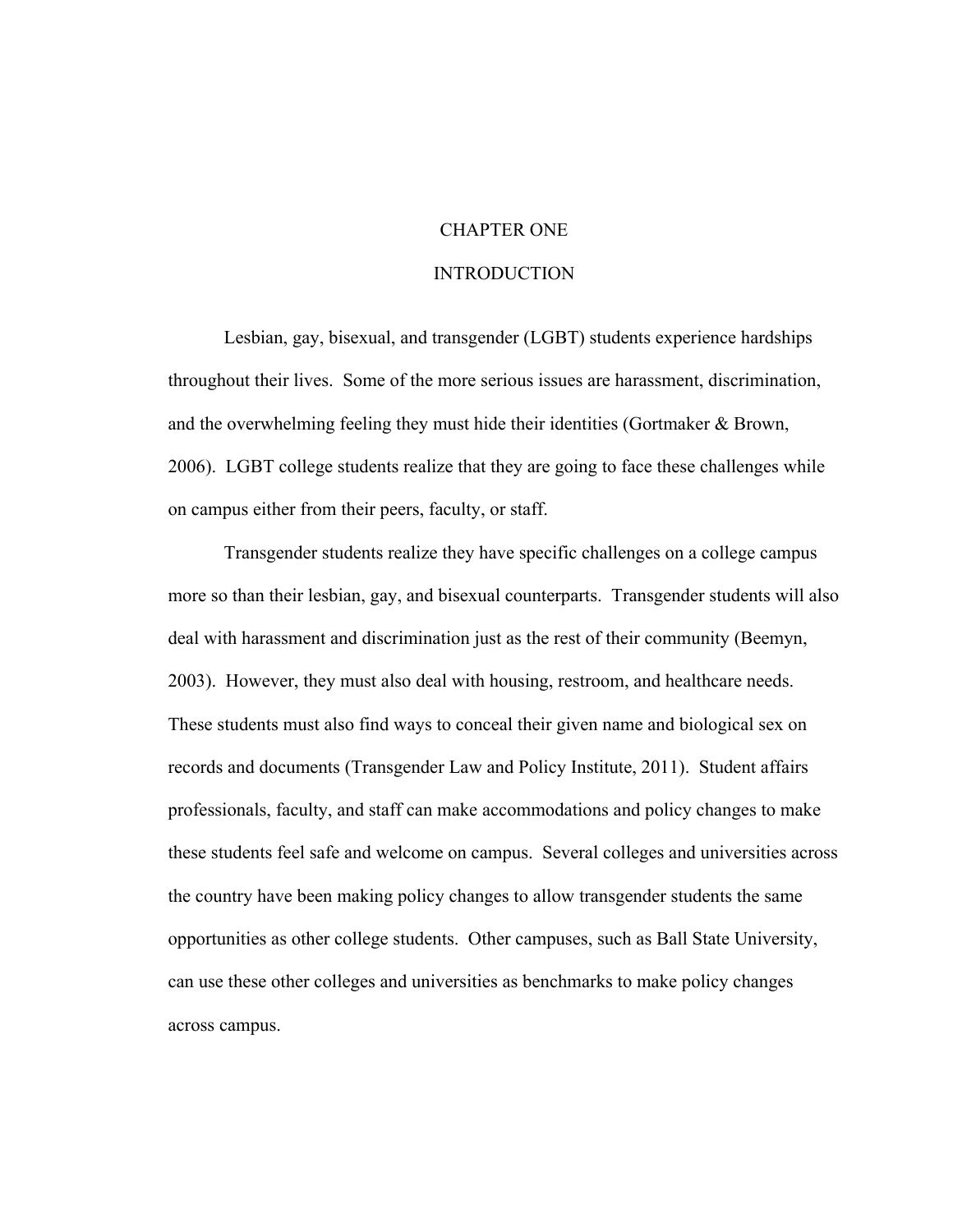#### **Statement of Purpose**

This purpose of this creative project was to create workshop on transgender student issues at Ball State University. The workshop would encompass speakers, panels, and information, which would provide educational information to students. This workshop would also give transgender students an opportunity to meet other students who identify as transgender that they could utilize as a support system. This workshop would be beneficial to the transgender student community, but could also provide educational information to Ball State University students.

#### **Significance of Study**

This creative project about transgender students provided education and information to students at Ball State University. It will provide support to the transgender students on campus, and allow them to feel as though they have a voice. Students will have a better understanding of the specific challenges these students face. They can utilize this information to become advocates for these students and will be able to better serve them. Other students on campus can educate themselves on the different types of peers that are around them to strive to build a stronger community.

#### **Scope and Limitations**

This creative project will not be able to encompass all of the issues that transgender students face on a college campus or in their day-to-day lives. It will highlight the main issues that transgender college students will most likely face on campus today based on research found on transgender issues. Students will not be mandated to attend the workshop, and therefore may not receive the information. This population will need to be willing to educate themselves on the issues that transgender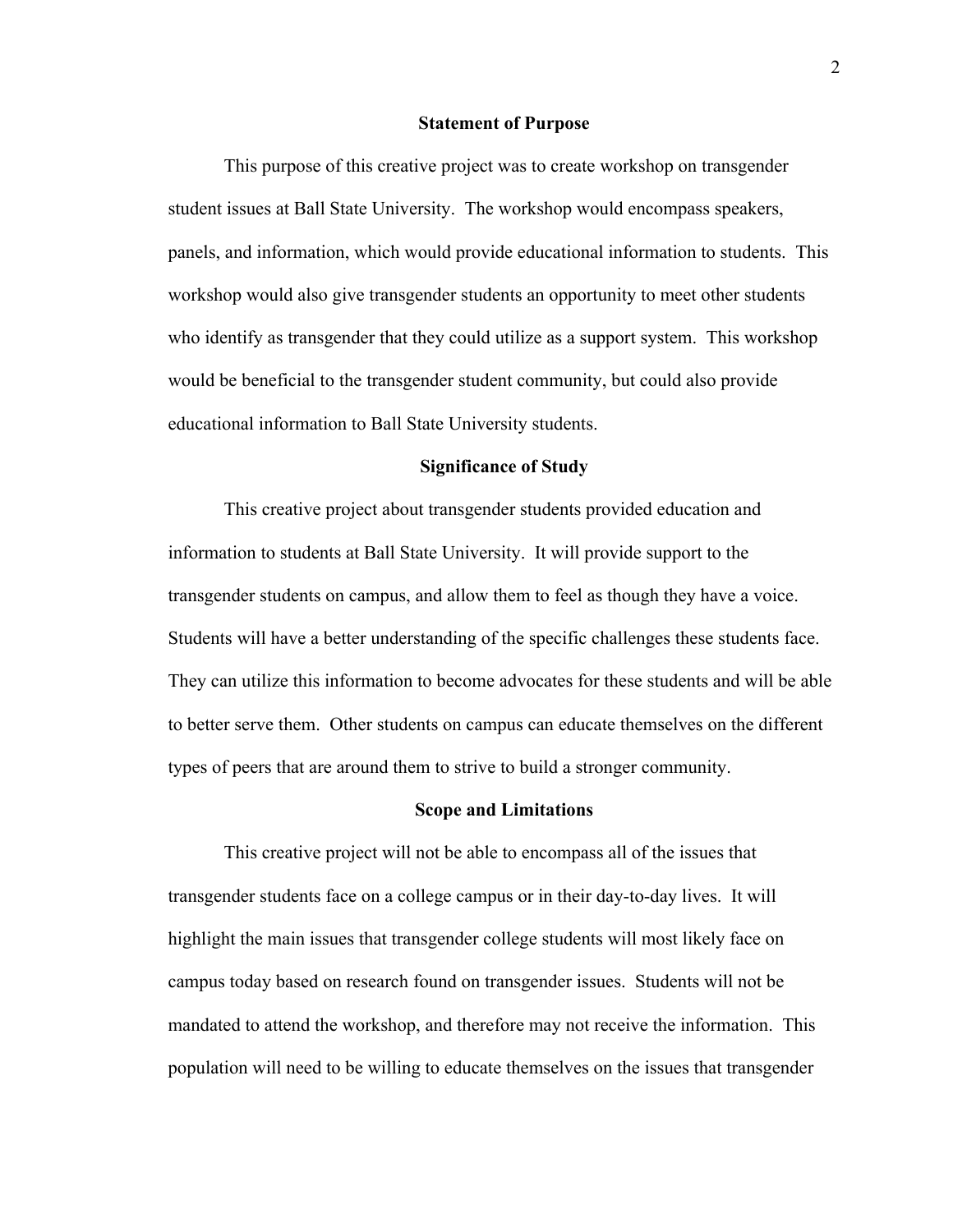students face. They must also be determined to consider transgender students when making or changing policies.

When providing education about a diversity related topic, there will ultimately be backlash from people who do not share the same viewpoint. This workshop may create some distress for students who are not supporters of the LGBT community. However, this creative project is geared toward those who are willing to change their point of view and educate themselves about this population of students.

## **Terms**

For this creative project, these are the terms that will commonly be used. The definitions provided here are to be used when discussing a certain population of people. When discussing lesbian, gay, bisexual, and transgender community, LGBT will be used to incorporate all of these individuals. Lesbian refers to females who are attracted to other females; gay refers to men who are attracted to other men; bisexual refers to men or women who are attracted to both men and women.

Transgender students may identify themselves as male, female, or may not identify with a gender (Beemyn, Curtis, Davis & Tubbs, 2005). Additionally, there are several terms that are commonly misinterpreted when discussing this population. Sex is referred as biological and physiological differences between males and females. This directly relates to genital anatomy. The term gender explains social roles and behaviors that are expected for both women and men. Gender identity is a person's selfidentification as male or female. Many individuals find it difficult to understand and reject the existence of any gender beyond male or female. The term transgender focuses on individuals who do not identify with traditional gender categories (Agans, 2007).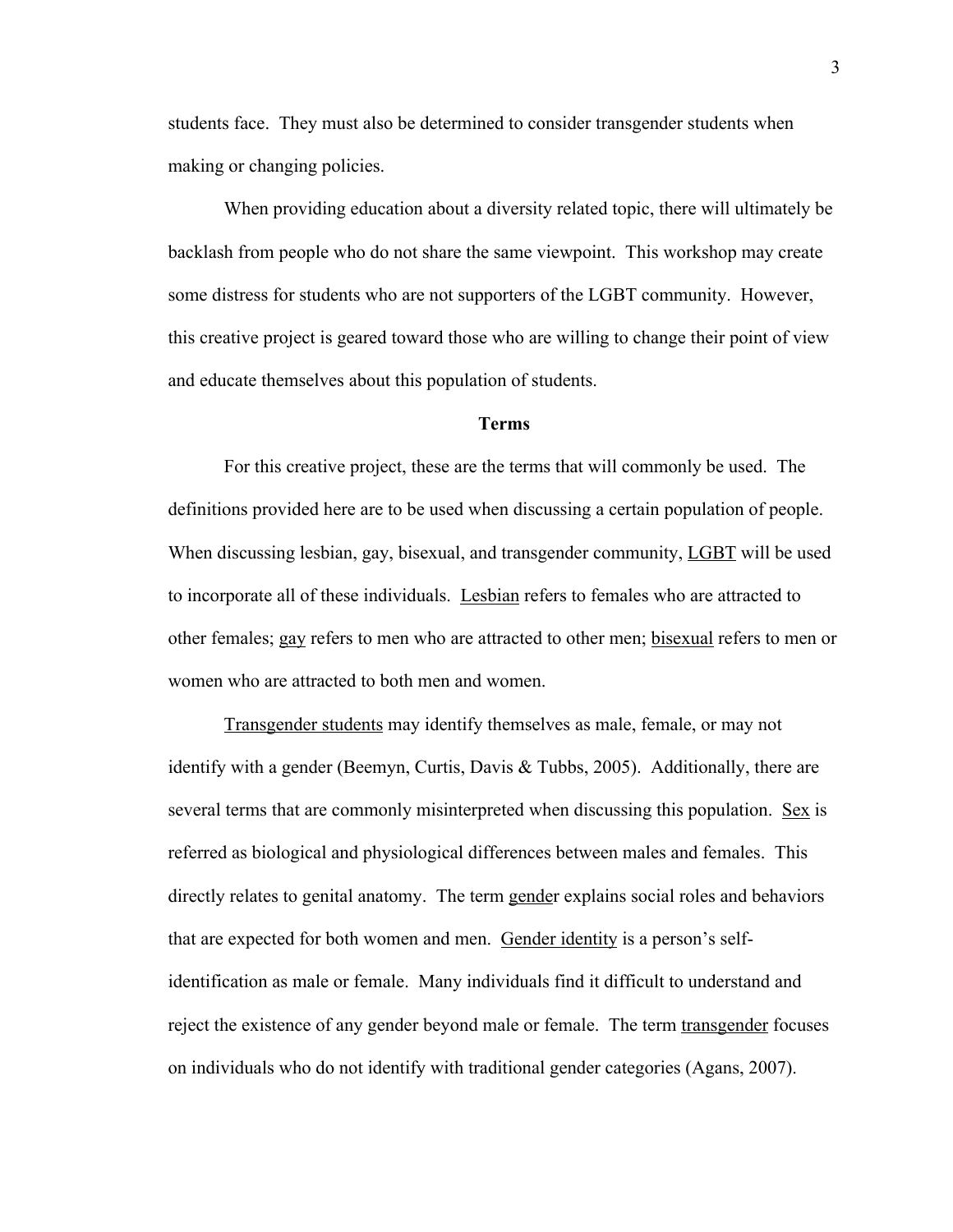When a person's gender identity does not match their biological sex, they are considered to be transgender (Case, Stewart, & Tittsworth, 2009).

## **Organization of the Paper**

This creative project was organized into four chapters. Chapter two discussed relevant literature relating to the LGBT issues in the workplace, the LGBT college experience, and transgender college student issues in Higher Education. Chapter three provided an explanation of the methodology used to develop the workshop. Chapter four explains the exact structure and implementation of the workshop on campus.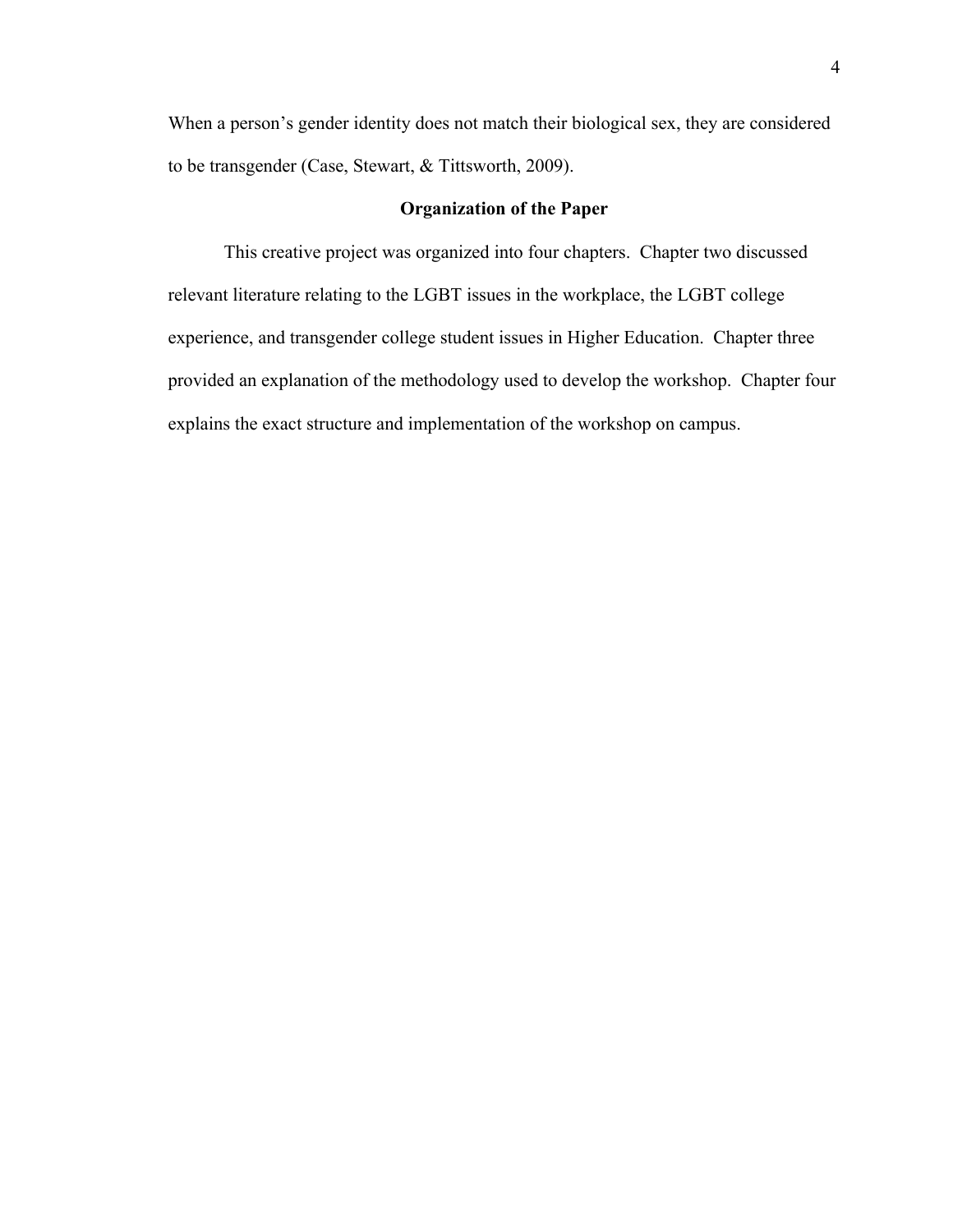## CHAPTER TWO

## REVIEW OF RELATED LITERATURE

## **Summary of the Project**

Transgender students have complex issues and difficulties that extend beyond the classroom. These students are concerned with being discriminated against, harassed, and having to keep their identity a secret to the campus community. Higher education needs to consider making changes to accommodate students and keep them safe on campus. There are select number of colleges and universities, which have made changes within their campus communities to allow these students to have the same opportunities as other students on campus. Educating faculty, staff, students, and the campus community on the issues and complications transgender students face on a daily basis is the first step in creating a safe space for the students on campus.

## **LGBT Cultural Issues**

LGBT members face hardships and difficulties and have different ways of coping with these issues depending on their background. Researchers have studied whether LGBT members are at a higher risk for mental health and substance use disorders. Women who identify as lesbian or bisexual, compared to their heterosexual counterparts, were more likely to have a history of a depressive disorder and a history of a drug use disorder. When examining the history of attempted suicide, the researchers found that eight percent of gay or bisexual men and eight and half percent of lesbian or bisexual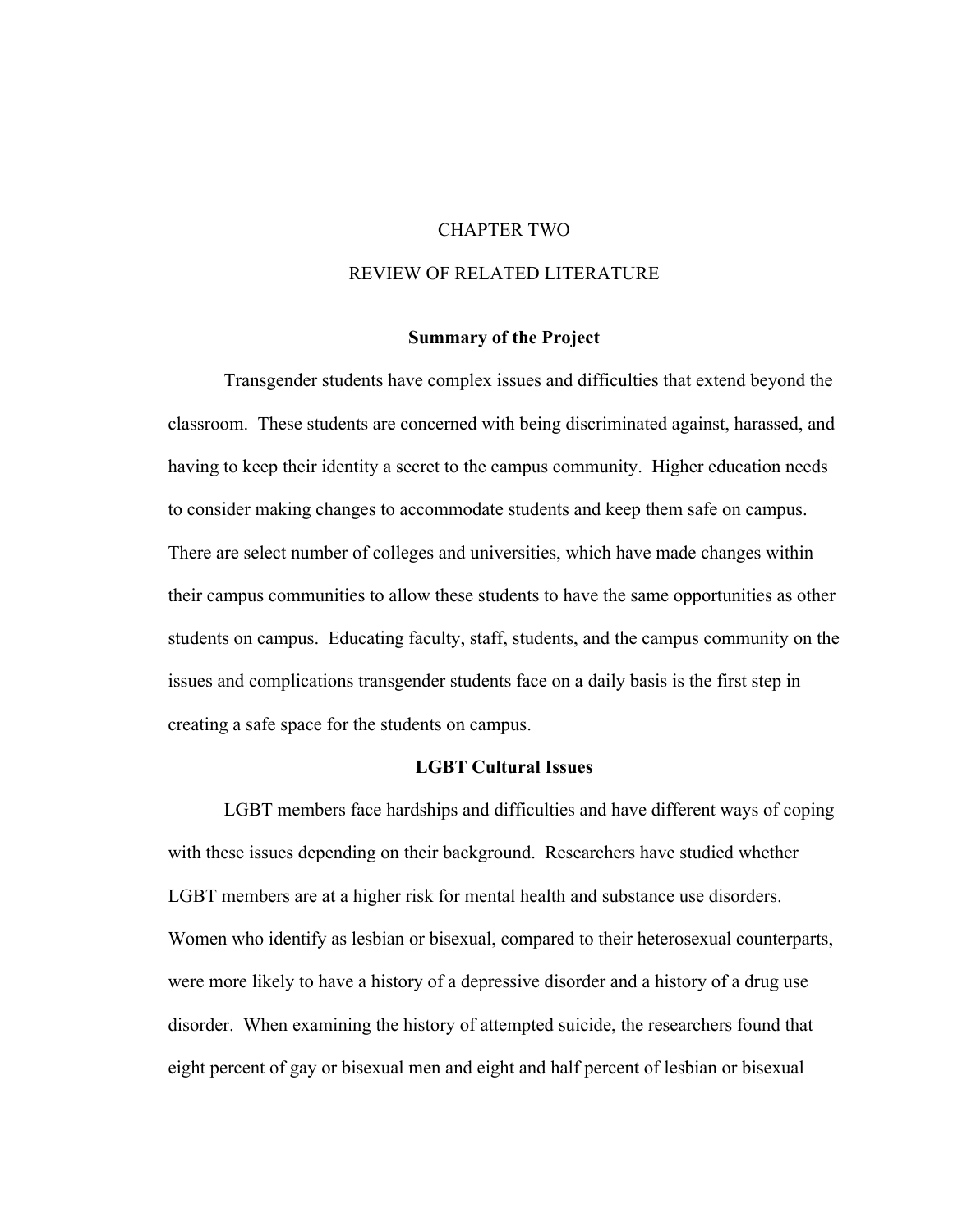women had attempted suicide. Gay and bisexual men were more likely than their heterosexual counterparts to report a suicide attempts (Cochran, Mays, Alegria, Ortega, & Takeuchi, 2007).

One of the major issues in the LGBT culture is discrimination. Women who strongly identified with the lesbian community and spent more time in lesbian settings reported experiencing discrimination at work and in their daily lives. The researchers postulate this is due to exposing themselves to negative reactions from heterosexual society. Women who also identified with the heterosexual society had lower levels of discrimination. The researchers offer several possible explanations for this occurrence, but one possibility is that lesbians who surround themselves with supportive heterosexual family and friends are more easily able to identify with society (Fingerhut, Peplau, & Ghavami, 2005).

Another area where LGBT members experience hardships and discrimination is in the workplace. The Human Rights Campaign's employer database identified 567 colleges and universities that offer protection against discrimination for lesbian, gay, bisexual, transgender, and queer (LGBTQ) faculty, staff, and students. Of that number, 96 protect their students and employees against discrimination based on gender identity or expression and 309 provide healthcare benefits to same-sex domestic partners. Some institutions provide "soft-benefits" such as facility usage, health insurance coverage, reduced tuition, family leave policies, and student programming. However, the institutions described are only less than eight percent of the more than 4,000 higher education institutions in the United States (Messinger, 2009).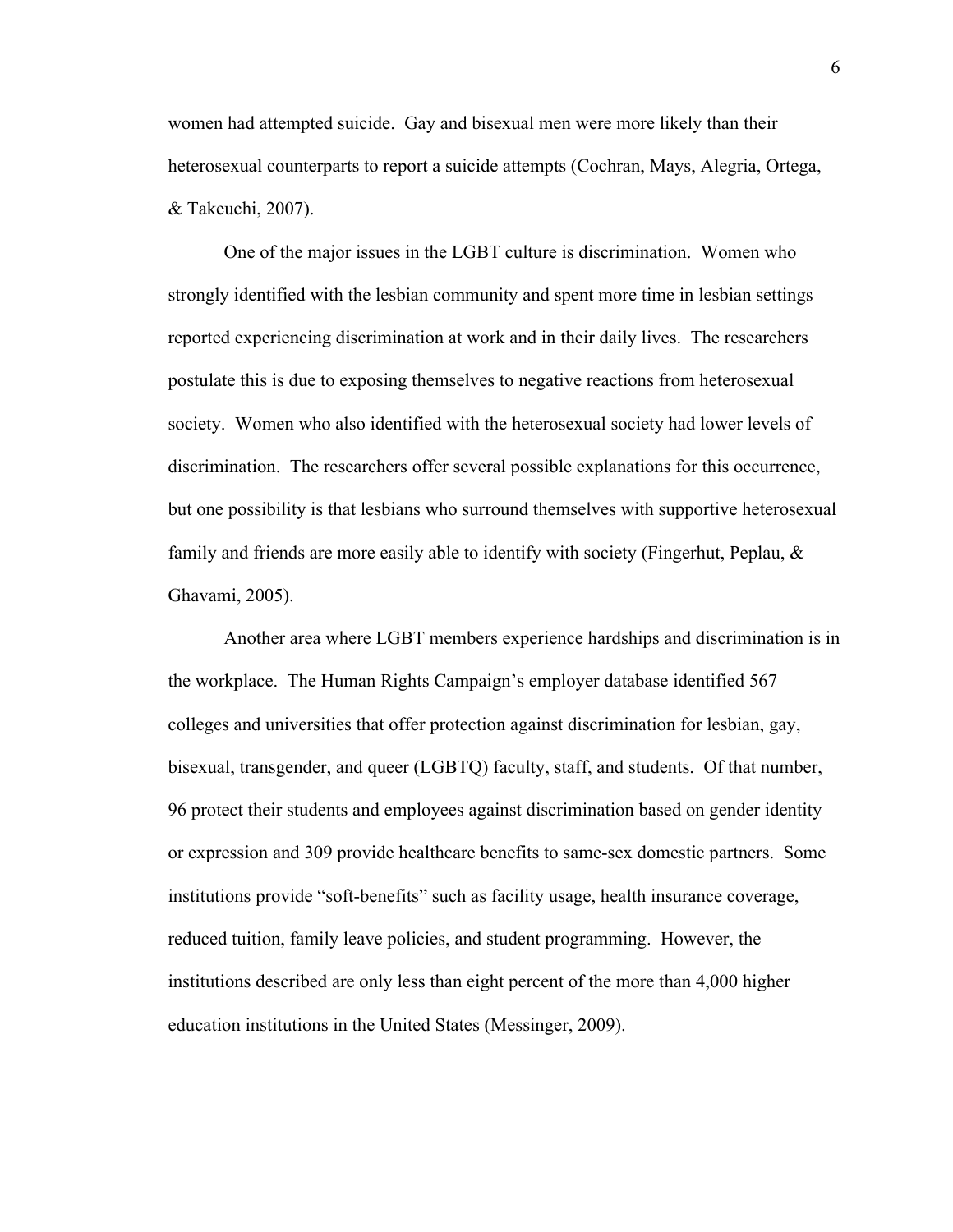Messinger (2009) examined 20 schools from different regions and Carnegie categories. The researcher over-sampled religiously affiliated institutions, historically Black colleges and universities (HBCUs), and institutions in the South and Midwest since they were not traditionally LGBTQ supportive. At many of the institutions, the people who changed and started new policies were LGBTQ faculty, staff, and students. However, some straight allies also fought for policy changes within the institution. Larger, public institutions relied on faculty, staff, and students to change policies. Smaller, private institutions handle policy change less formally than public institutions. At HBCUs, decisions are likely to be made informally and quietly. However, many individuals who are changing policies have difficulty implementing the policy once it is approved. Other researchers have created campaigns to help educate campus communities. The Queer Brandeis Campaign was one of the first initiatives aimed at getting campus communities to recognize issues with gender identity and privilege (Agans, 2007).

The "Building Bridges" campaign serves at as training for companies to create an inclusive workplace, which directly impacts Fortune 500 companies. The training has grown from including just sexual orientation and non-discrimination policies; it now includes gender identity and gender expression. It is now helping companies to find ways to include domestic partner benefits (Baillie & Gedro, 2009).

## **LGBT College Experience**

College students who identify with the LGBT community have their own issues to address on college campuses. Although these issues may be similar to the ones faced in the workplace, there are specific differences on a college campus. There are also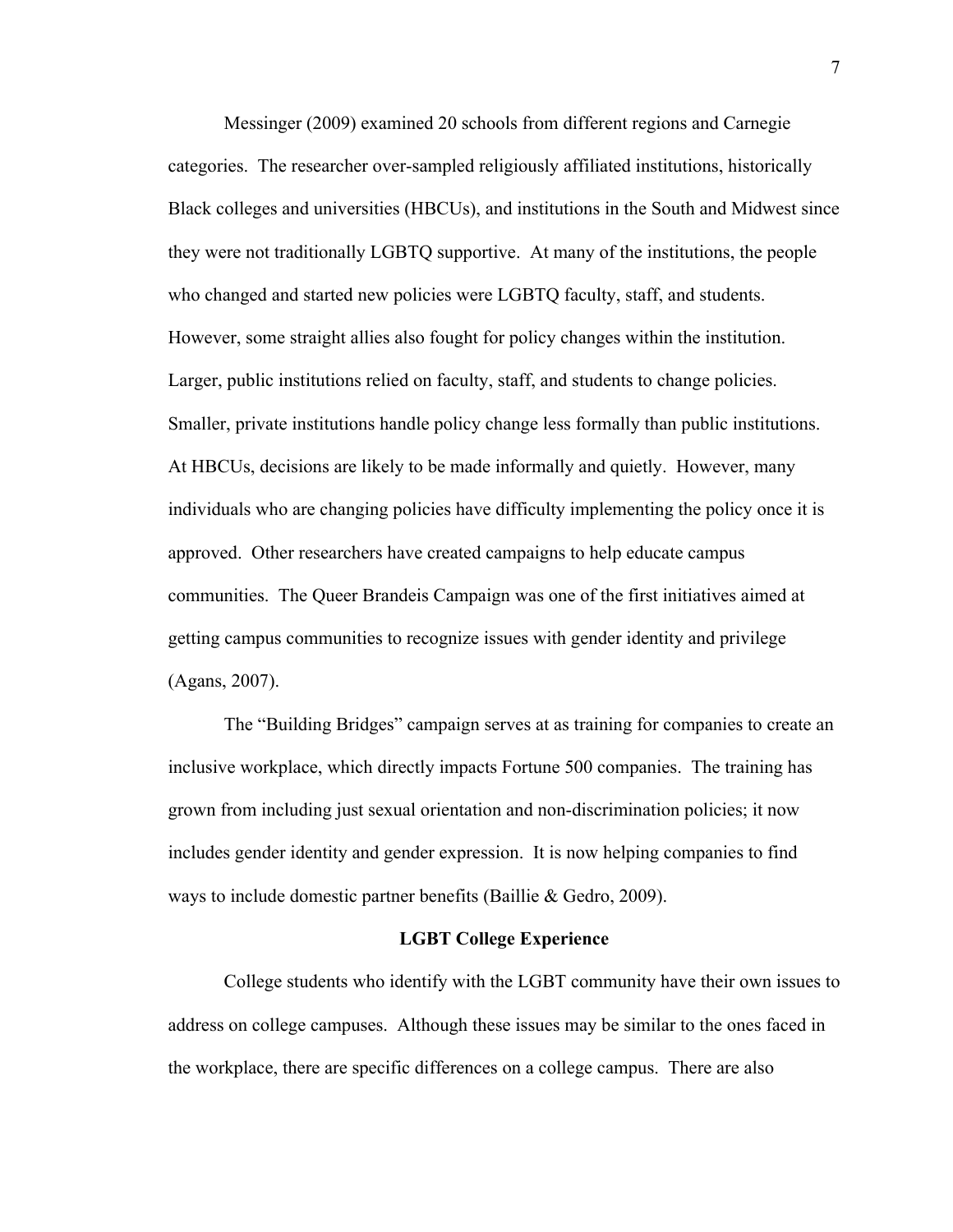differences between students who are out to others about their sexuality, and not out to those around them. Gortmaker and Brown (2006) compared the experiences of out and closeted LBGT students at a Midwestern university. The participants were put into two groups, either out or closeted. The researchers determined an overall outness score, ranging from zero to eight. The participants who were below five were considered closeted and participants above a five were considered out. However, the extent that they were out depended on the reference group. All students had the highest level of being out to their friends, 94 percent of out students and 68 percent of closeted students were either out to some or most everyone. Of the closeted students, none were out to faculty and staff on campus, and four percent were out to most of their family and students on campus.

Members of the LGBT community experience harassment and discrimination on college campuses in the United States and abroad. However, studies have indicated that harassment in the LBGT community tends to be lower in the United Kingdom than in the United States (Ellis, 2009). Students are fearful of being harassed or being treated unfairly. Due to this concern, 80 percent of closeted and 44 percent of out students felt pressure to hide their identity from other students. Likewise, 71 percent of closeted and 39 percent of out students felt they needed to hide their identity from faculty members (Gortmaker & Brown, 2006). Students in the LGBT community do have reason to be fearful of harassment, 23.4 percent of students surveyed reported being a victim of homophobic harassment or discrimination on at least one occasion since being on a university campus. Of the victims, they experienced derogatory remarks (77.9%), direct or indirect verbal harassment or threats (47.1%), and threats of physical violence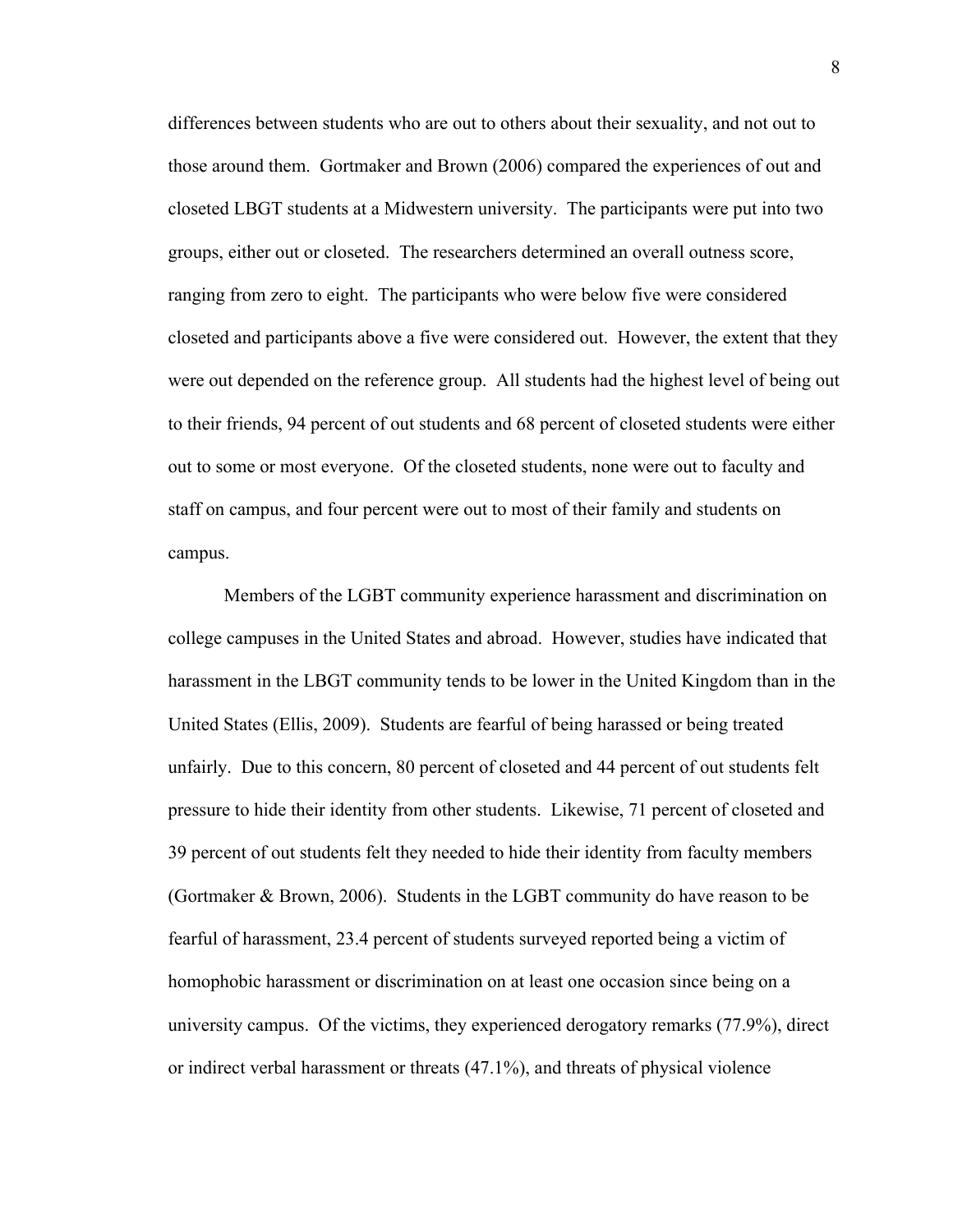(26.5%). Many of these experiences occurred in public spaces on campus, such as the student union, residence hall, or while walking on campus (Ellis, 2009).

Some universities have realized harassment and discrimination is an important issue that needs immediate attention. Researchers suggested that intolerance is derived from a lack of knowledge and understanding between heterosexuals and the LBGT community (Getz & Kirkley, 2006). When sampling master's level counseling students, researchers found individuals who are more religious and conservative tend to have more negative views of gays and lesbians (Rainey & Trusty, 2007). Although some universities are supportive and have programming available for students in the LBGT community, few programs exist on religiously-affiliated college campuses. One Roman Catholic, Liberal Arts University in southern California created a Rainbow Educator (RE) program. This program provided presentations and workshops on sexual orientation and diversity issues. Two years after the first program, RE's reported that students were more sensitive to homophobic speech (Getz & Kirkley, 2006).

## **Transgender College Student Issues in Higher Education**

Transgender students often feel invisible on college campuses and do not feel included in the LBGT community. This population of students should not feel as though they need to lie or deny their gender to be comfortable and avoid discrimination or harassment (Beemyn, 2003). There is a common misperception that transgender people are lesbian, gay, or bisexual, or plan on undergoing sex reassignment surgery.

## **Programming**

College and universities have several options for improving their relationship with transgender students, faculty, and staff. Staff can create educational programming, which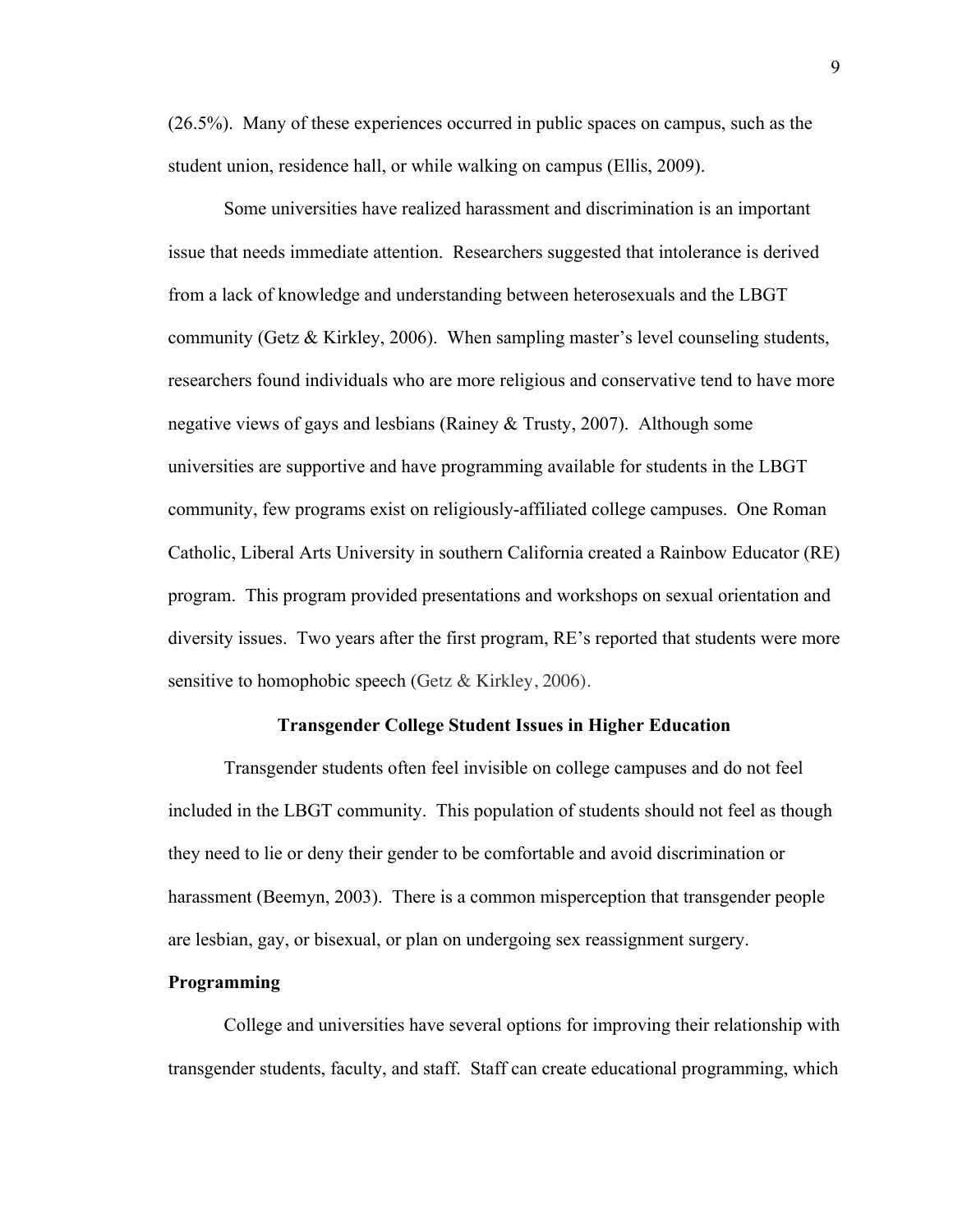will welcome transgender students and focus on their specific issues and needs.

Programming can provide information and knowledge to students, faculty, and staff who are nontrans-gender. Some possibilities are: transgender ally program, speakers, bulletin boards, awareness week for transgender issues only, and training sessions for staff and students (Beemyn, et al., 2005). Colleges and universities should base programming decisions on data rather than what they assume students need (Hoban & Ward, 2003).

## **Housing**

Housing policies need to be adapted to accommodate transgender students, especially those who are transitioning from one gender to another. Meeting the needs of students will be addressed on a case-by-case basis, but having a formal policy will allow students equal and safe treatment (Beemyn, et al., 2005). Some colleges and universities have policies that provide housing for transgender students, for example Itchaca College, Ohio State University, the University of California, Riverside, the University of Minnesota, and the University of Wisconsin. There are several other institutions, which offer living-learning programs or theme floors/houses, which allows trans-supportive housing options. These usually include gender-neutral rooms and bathrooms (Transgender Law and Policy Institute, 2011).

## **Restrooms and Locker Rooms**

Transgender students are often subject to harassment and violence because they violate society's gender expectations. Some of the most dangerous and vulnerable places can be the restrooms or locker rooms. Due to the possibility of violence, many transgender students prefer private restrooms and showers for their own personal protection (Beemyn, et al., 2005). To meet the needs of these students, more than 150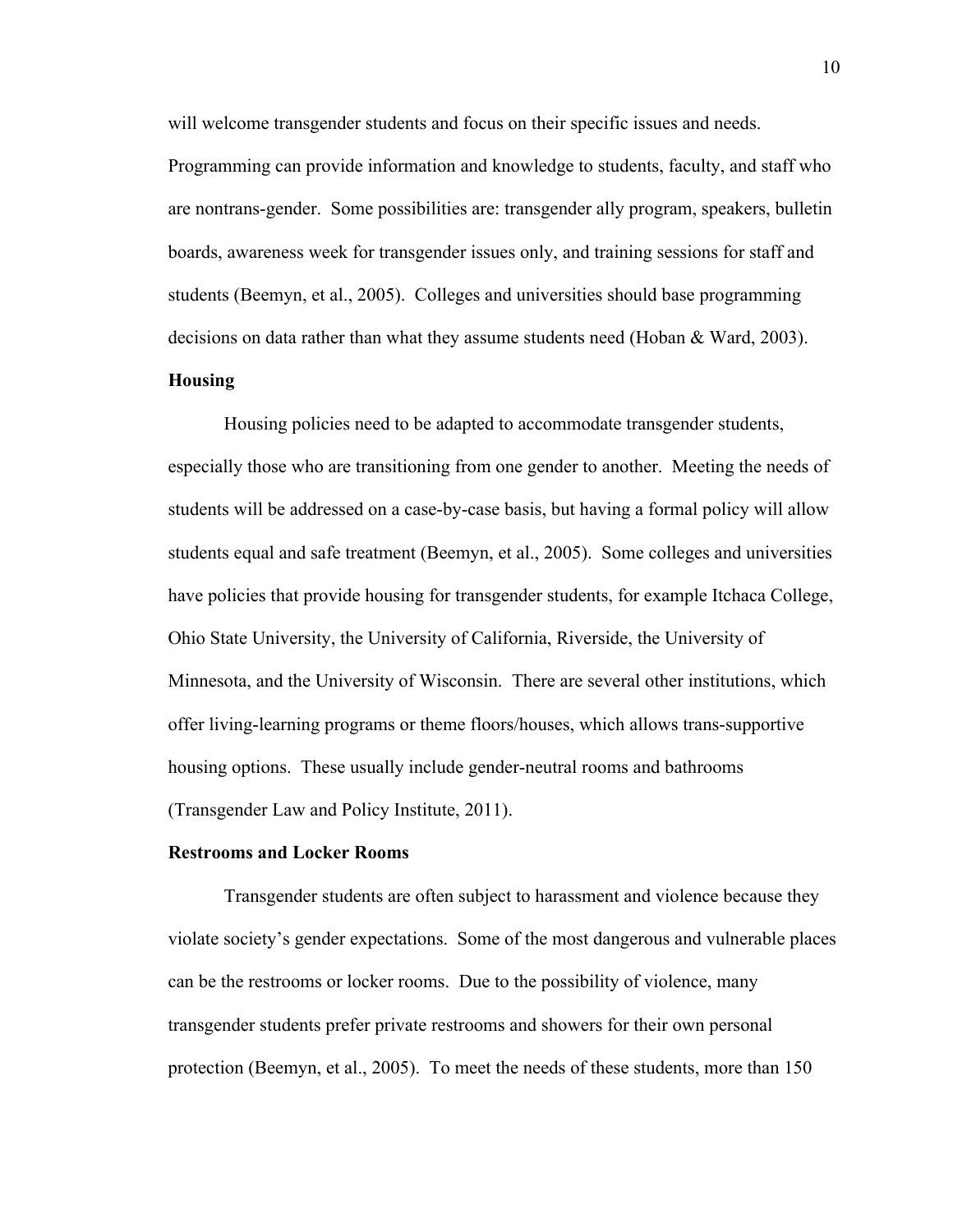colleges and universities have created gender-neutral bathrooms. For example, the University of Arizona has established a bathroom policy, which gives individuals the right to use the bathroom, which aligns with their gender identity. Other institutions have created private changing rooms in new recreation centers. This provides privacy for transgender students, but also others who may want or need extra privacy (Transgender Law and Policy Institute, 2011).

## **Healthcare**

Transgender students sometimes have a difficult time finding healthcare that suits their needs. It is important for medical staff to have transgender-friendly policies in their offices. For example, intake forms should allow students to identify their sex based on their gender identity (Kirk & Belovics, 2008). Many medical professionals are not aware of the specific issues of transgender students. Most college insurance plans do not cover surgeries or hormone therapy, but some colleges and universities are changing their health insurance plans to cover these expenses. Some colleges and universities, such as Cornell University, New York University, Ohio State University, Princeton University, and the University of California, Riverside are encouraging their staffs to undergo training and transgender student issues (Transgender Law and Policy Institute, 2011). Health professionals should also be trained to ask questions about sexual orientation and the gender of their sexual partners to maintain open communication between the professional and the student (Hoban & Ward, 2003).

#### **College Records and Documents**

Transgender students may want to change their name or gender on their official college records. This gives students validation and support from their college or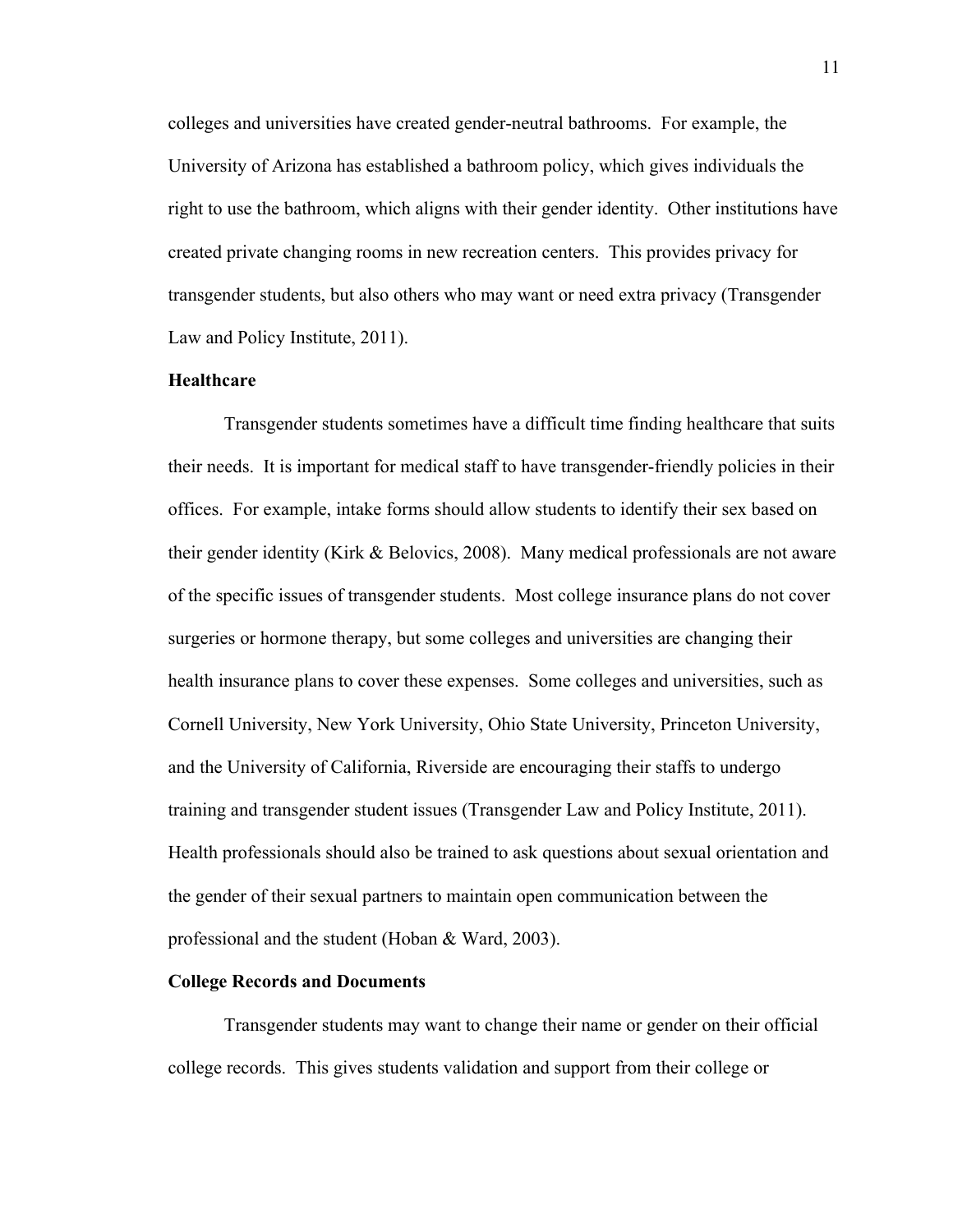university. It will also protect students from discrimination when they are required to show college documents, such as when applying for a job or graduate school (Beemyn, et al., 2005). Some colleges and universities have changed their policies to allow students to change their gender. For example, at the University of Utah and the University of Oregon transgender students can change their gender on their records without evidence they have had surgery. At Ohio State University and the University of Maryland, transgender students can change their gender on their records if they have documentation from a mental health professional. At some universities, such as, the University of Michigan, the University of Vermont, and University of Massachusetts, Amherst, and the University of Maryland, students can request a preferred name instead of using their legal name on course rosters and throughout the university. Students who are attending American University and the University of Illinois, Chicago can receive a new identification card that has a gender-appropriate picture with their last name and first initial of the first name only (Transgender Law and Policy Institute, 2011).

## **Summary**

Transgender students have specialized needs that require colleges and universities to stay current on new developments. To keep these students safe on campus, there should be policy changes made throughout campuses to meet the needs of the students. Colleges and universities looking to make changes should look to institutions, which have already made steps to better transgender students' lives on campus. Colleges and universities around the country should provide students, faculty, and staff to receive knowledge and education about transgender student issues in higher education.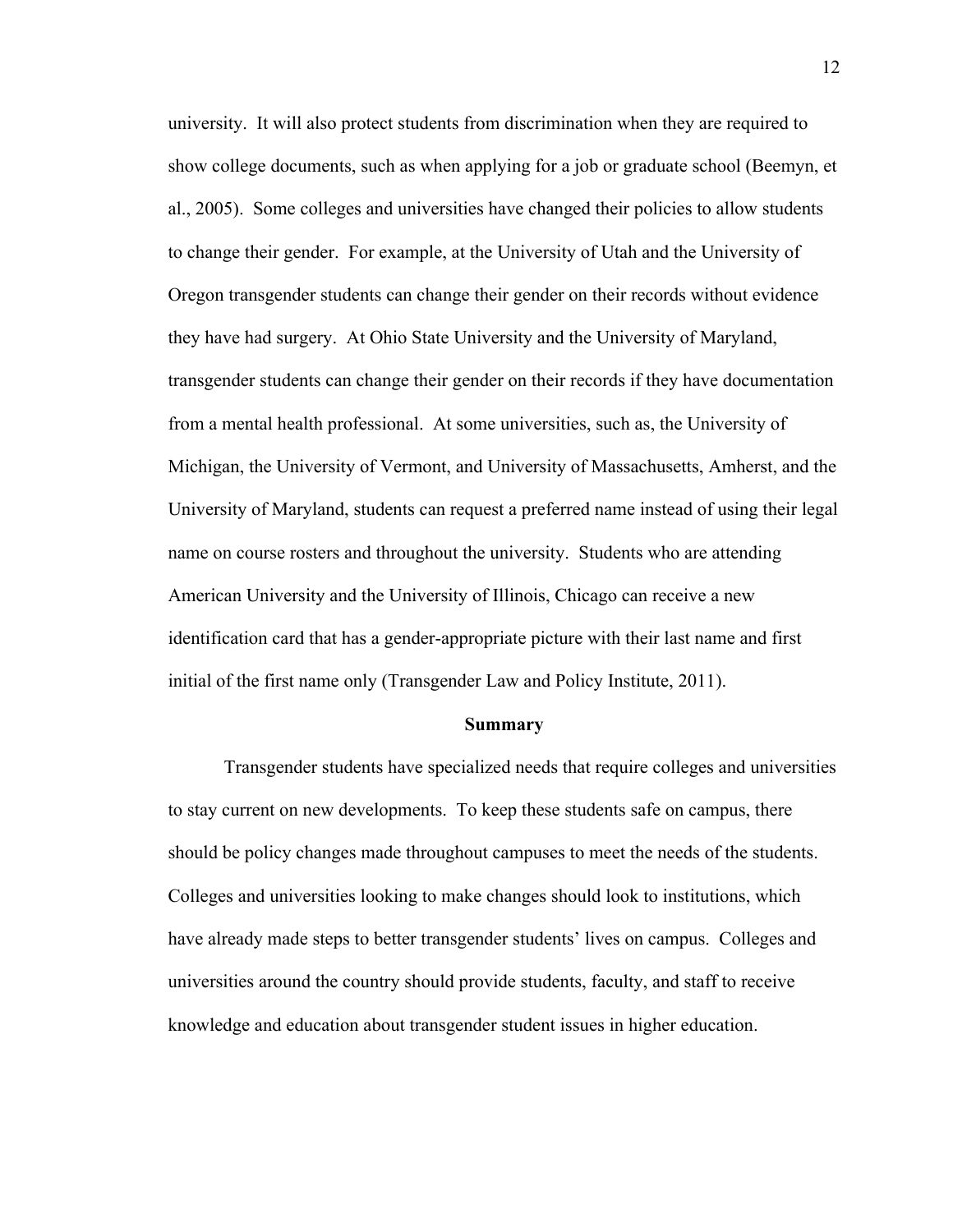## CHAPTER THREE

## **METHODOLOGY**

## **Statement of Purpose**

The purpose of this creative project was to create workshop on transgender student issues at Ball State University. The workshop would encompass speakers, panels, and information, which would provide educational information to students. This workshop would also give transgender students an opportunity to meet other students who identify as transgender that they could utilize as a support system. This workshop would be beneficial to the transgender student community, but could also provide educational information to Ball State University students.

### **Methodology**

The first steps of this creative project were to review the related literature on this topic. The areas that were examined were LGBT cultural issues, LBGT college experience, and transgender college student issues in higher education. The information in the literature review provided context about the issues in the LBGT and transgender community and what steps could be taken to improve their life experiences. Next, several schools were researched to gather necessary information about policies and procedures relating to transgender students. Specific colleges and universities that have policies in place to help support transgender students were highlighted. Available resources throughout the state of Indiana were gathered and complied into a document to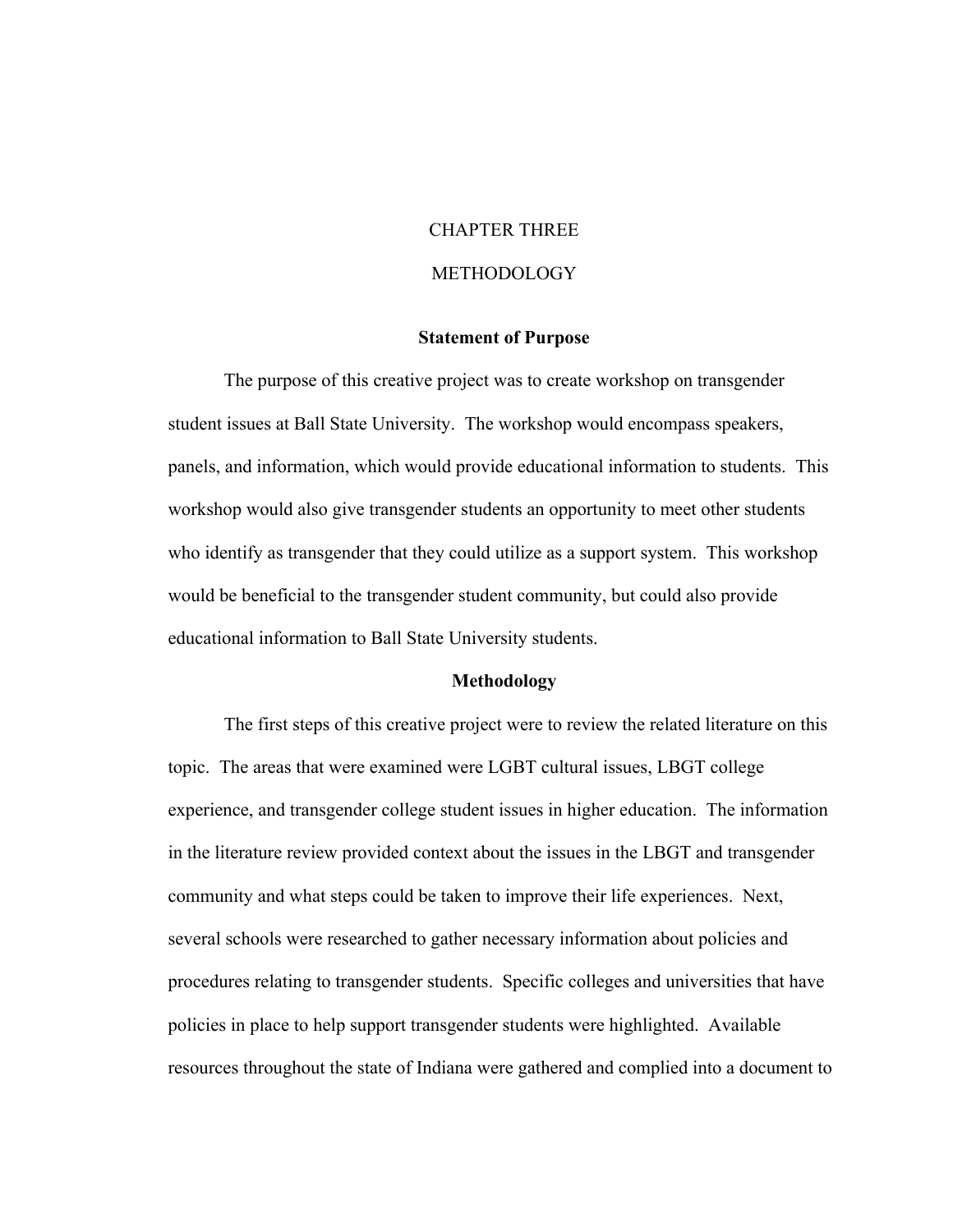be used by students. Resources that are available to transgender students at Ball State University were collected as well.

## **Design of Project**

The Transgender Student Workshop was created to provide resources and education to the students at Ball State University. It is also meant to give transgender students allies and a support system within the university. Those who use this workshop will have a better understanding of transgender student issues and how to make the necessary changes on campus to make these students feel more included.

The workshop will have an agenda that will outline the different speakers and panels that are available. Along with the agenda, the individuals who attend will receive a list of available resources in the state of Indiana and in the Ball State University community. In order to market the workshop to students, emails will be sent out and flyers will be put in appropriate places on campus, such as the multicultural and counseling centers.

#### **Summary**

The Transgender Student Workshop will be a safe space for students to explore the issues facing today's transgender students in higher education. The workshop will offer new perspectives for those who are willing to serve as allies. It will also provide the necessary information and resources to make changes on Ball State University's campus.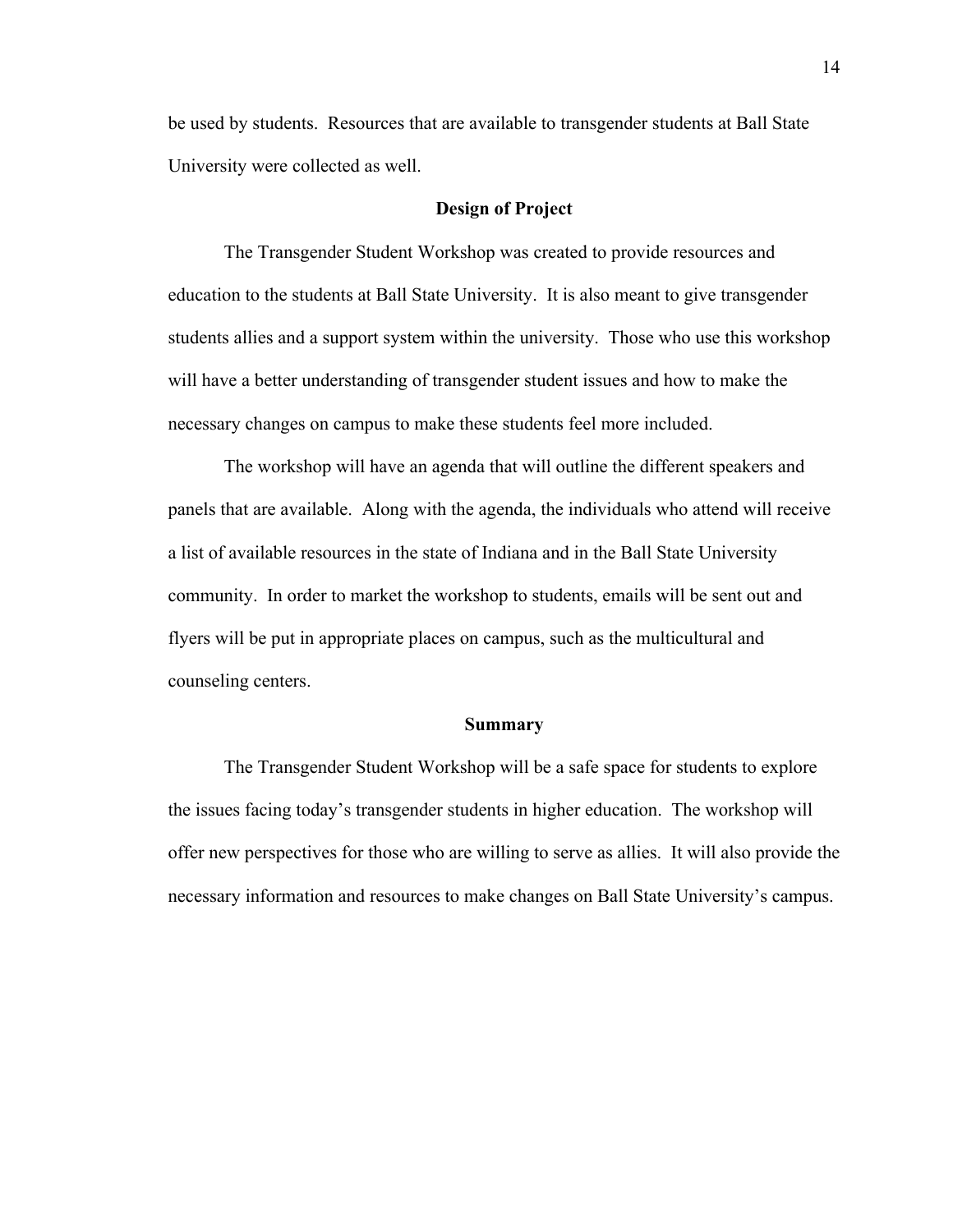## CHAPTER FOUR

## TRANSGENDER STUDENTS:

## A SEMINAR FOR ACADEMIC AND PERSONAL SUCCESS

## **Project Summary**

This creative project built a transgender student workshop for the Ball State University community. This will provide education and information to students about issues surrounding transgender students. This project can be modified to meet the needs of various communities at different institutions. This project provides instructions on how to build and hold a workshop on campus. By having this type of workshop on campus, it will create an inclusive environment for transgender students and will give students the opportunity to educate themselves about the issues and needs of this specific population.

The project contains the following documents:

- Planning Agenda, page 16.
- Student Agenda, page 18.
- Guidelines for the Workshop, page 19.
- Possible List of Educational Topics to Address, page 20.
- Ball State University Resource List, page 21.
- NASW-Indiana Chapter GLBT Resource List, page 22.
- Advertisement of Workshop, page 29.
- Evaluation of Workshop, page 31.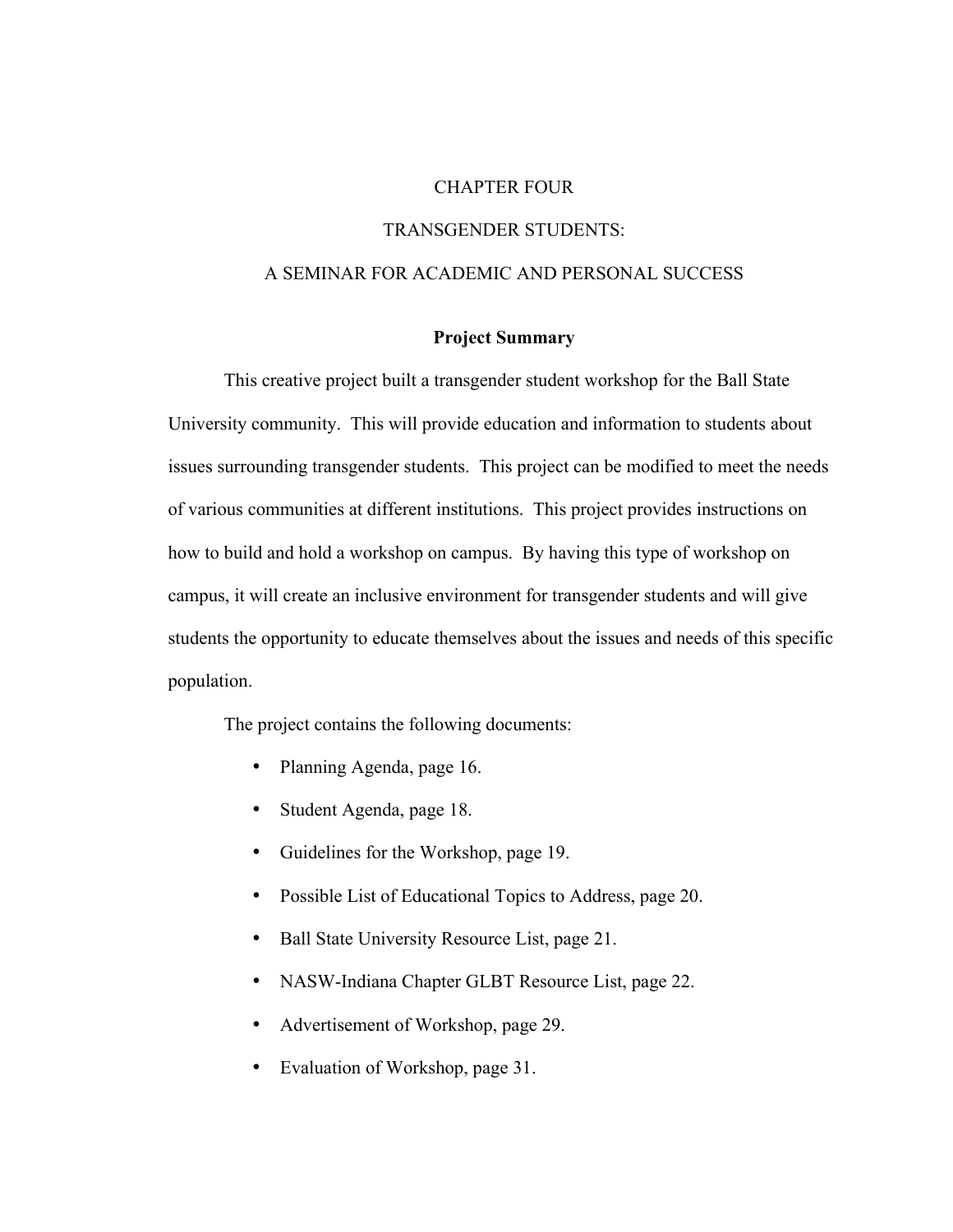## **Planning Agenda**

8:00-8:15 am Check-in/Refreshments

- $\triangleright$  During check in, the person will be given an agenda, list of resources, and guidelines for the workshop.
- 8:15-8:30 am Welcome to the Workshop
	- $\triangleright$  During this time, the person who is welcoming the students to the workshop can go over the agenda and use this time to go over the guidelines for the workshop. This can give students the opportunity to ask questions about the workshop and expectations.
- 8:30-9:00 am Keynote Speaker
	- $\triangleright$  It would be beneficial to have a keynote speaker who is familiar with transgender students and their issues. A professional from the counseling center or bringing an outside speaker might be a possibility.
- 9:00-10:00 am Educational Session 1
	- $\triangleright$  During this session, there will be two topics discussed. Students will be given an opportunity to ask questions and provide feedback about each topic.
- 10:00-10:15 am Break
	- $\triangleright$  This will allow the participants a chance to stretch, use the restroom, or get something to eat/drink.
- 10:15-11:15 am Educational Session 2
- $\triangleright$  During this session, there will be two topics discussed. Students will be given an opportunity to ask questions and provide feedback about each topic.
- 11:15-12:00 pm Student Panel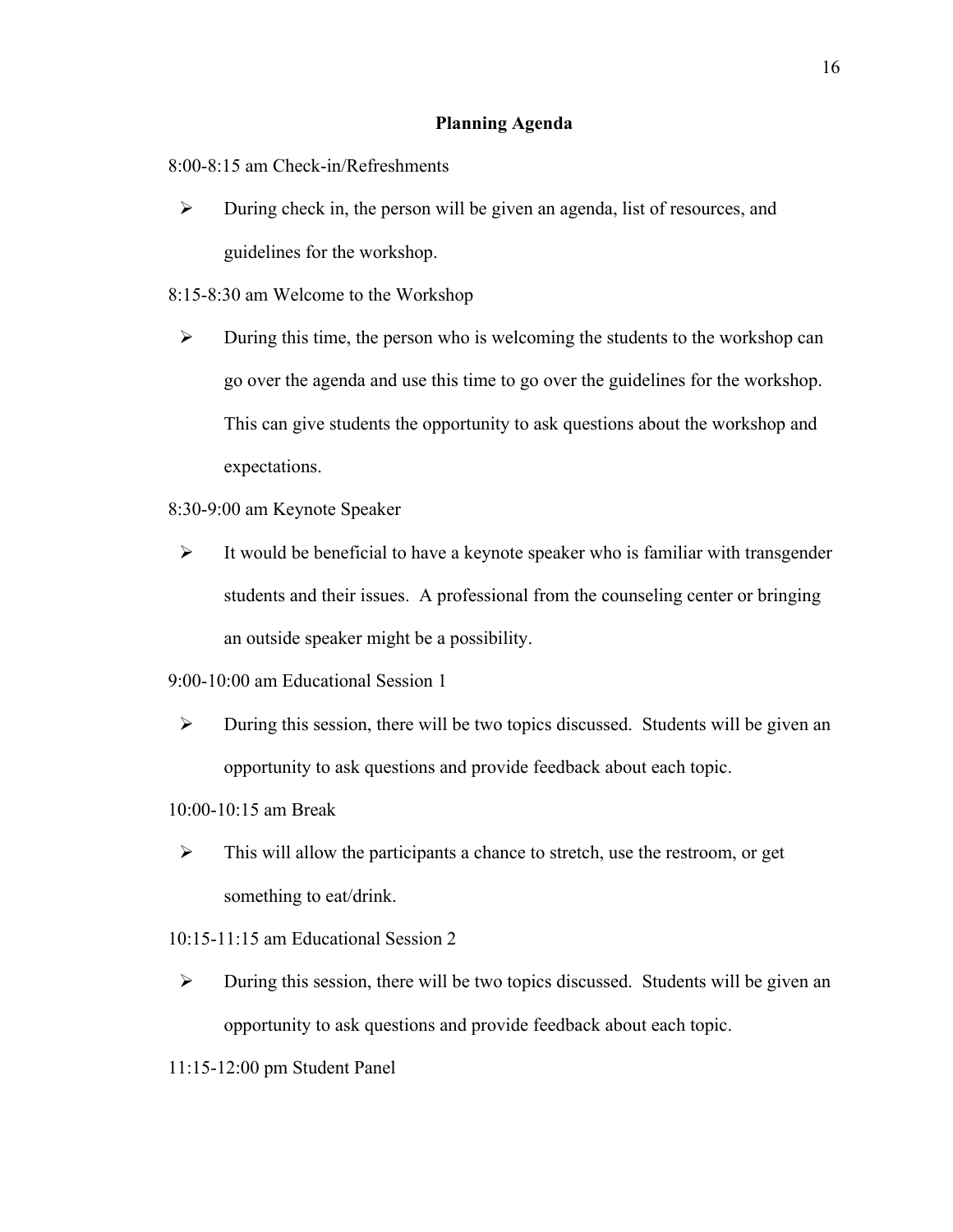$\triangleright$  It would be beneficial to those in attendance to hear from current students or recent alumni who identify as transgender. This will give the perspective of actual students who can give testimonials of their experiences. This will give those in attendance the ability to ask questions in a safe environment.

## 12:00 pm Completion of Evaluation/Dismiss Program

 $\triangleright$  The participants of the workshop should complete an evaluation to determine how much people gained from this experience and what could be changed or modified to promote success for future workshops.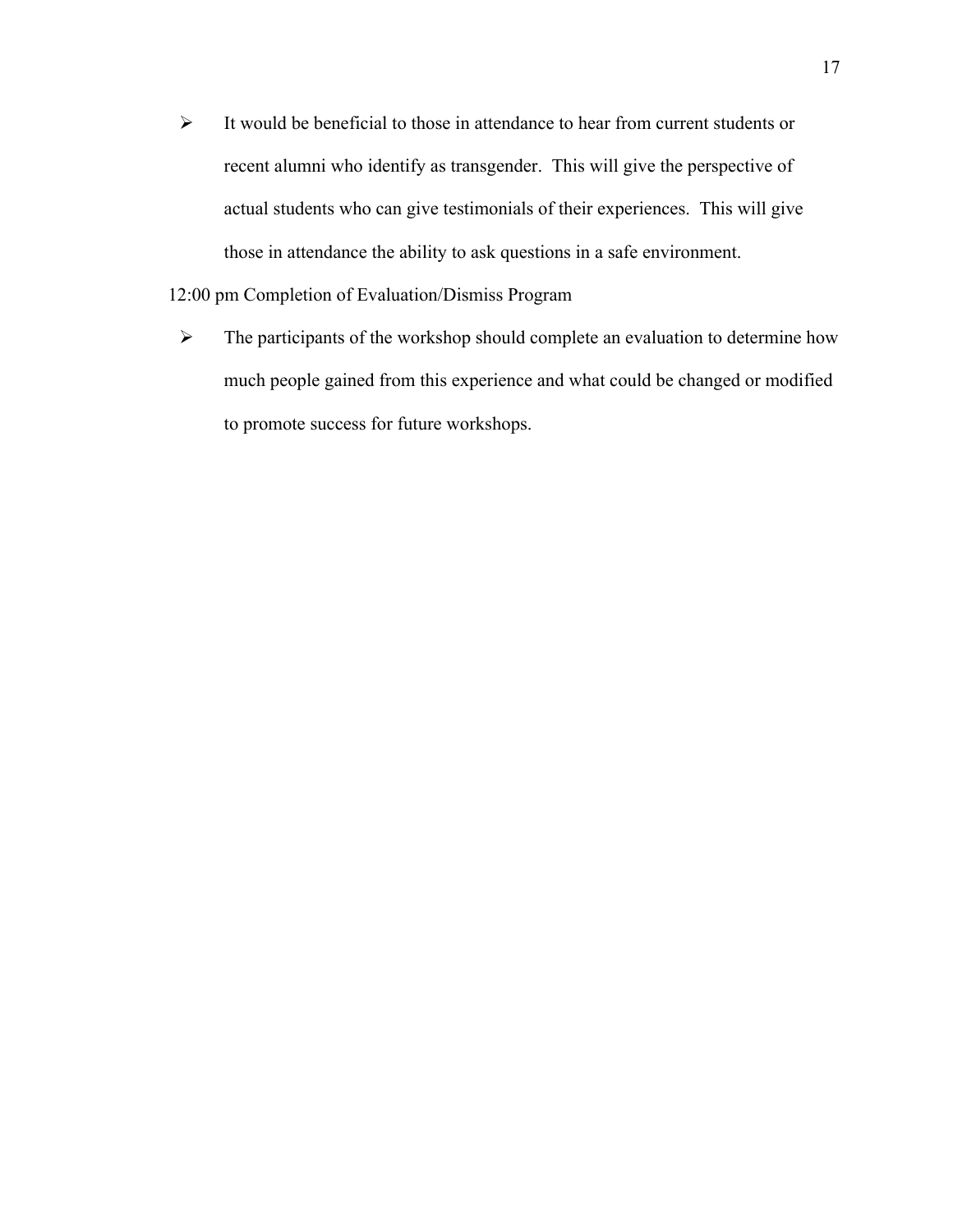## **Student Agenda**

- 8:00-8:15 am Check-in/Refreshments
- 8:15-8:30 am Welcome to the Workshop
- 8:30-9:00 am Keynote Speaker
- 9:00-10:00 am Educational Session 1
	- $\geq$  9:00-9:30 am Housing
- 9:30-10:00 am Restroom and Locker Rooms
- 10:00-10:15 am Break
- 10:15-11:15 am Educational Session 2
- $\geq$  10:15-10:45 am Healthcare
- $\geq 10:45-11:15$  am Programming
- 11:15-12:00 pm Student Panel
- 12:00 pm Completion of Evaluation/Dismissal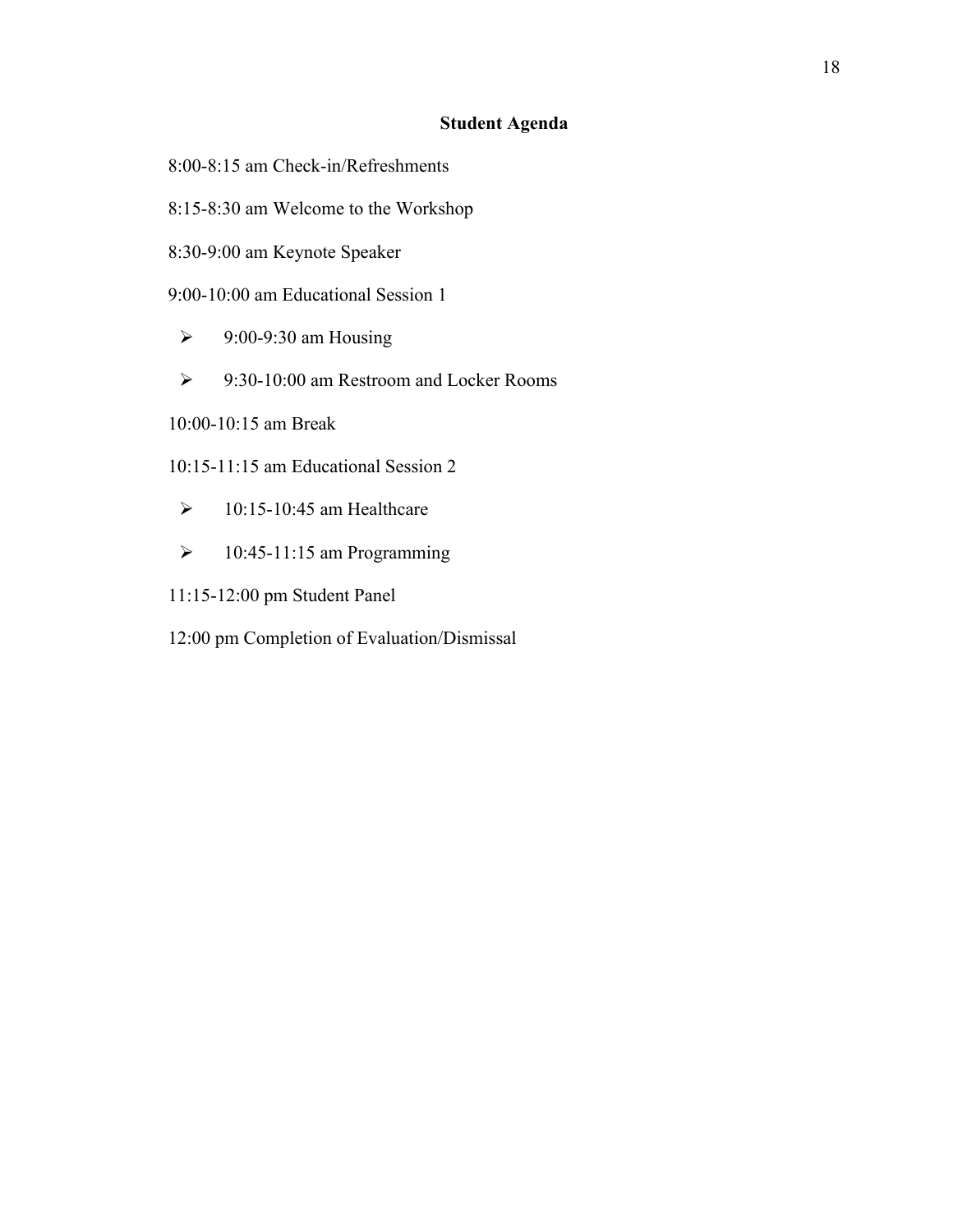## **Guidelines for the Workshop**

In order to make the workshop a safe, inclusive, and professional environment there need to be specific guidelines set up beforehand. These can be given to those in attendance when they check in and they can be asked to review them before the workshop begins.

Recommendations for the guidelines:

- $\triangleright$  Confidentiality.
- Do not assume others share your opinions and experiences.
- Actively participate in the educational sessions and panel discussions.
- $\triangleright$  Move outside your comfort zone.
- $\triangleright$  Allow others to speak.
- $\triangleright$  Be supportive of others' experiences and opinions.
- $\triangleright$  What is said during the workshop stays in the workshop.
- $\triangleright$  Share your knowledge with others.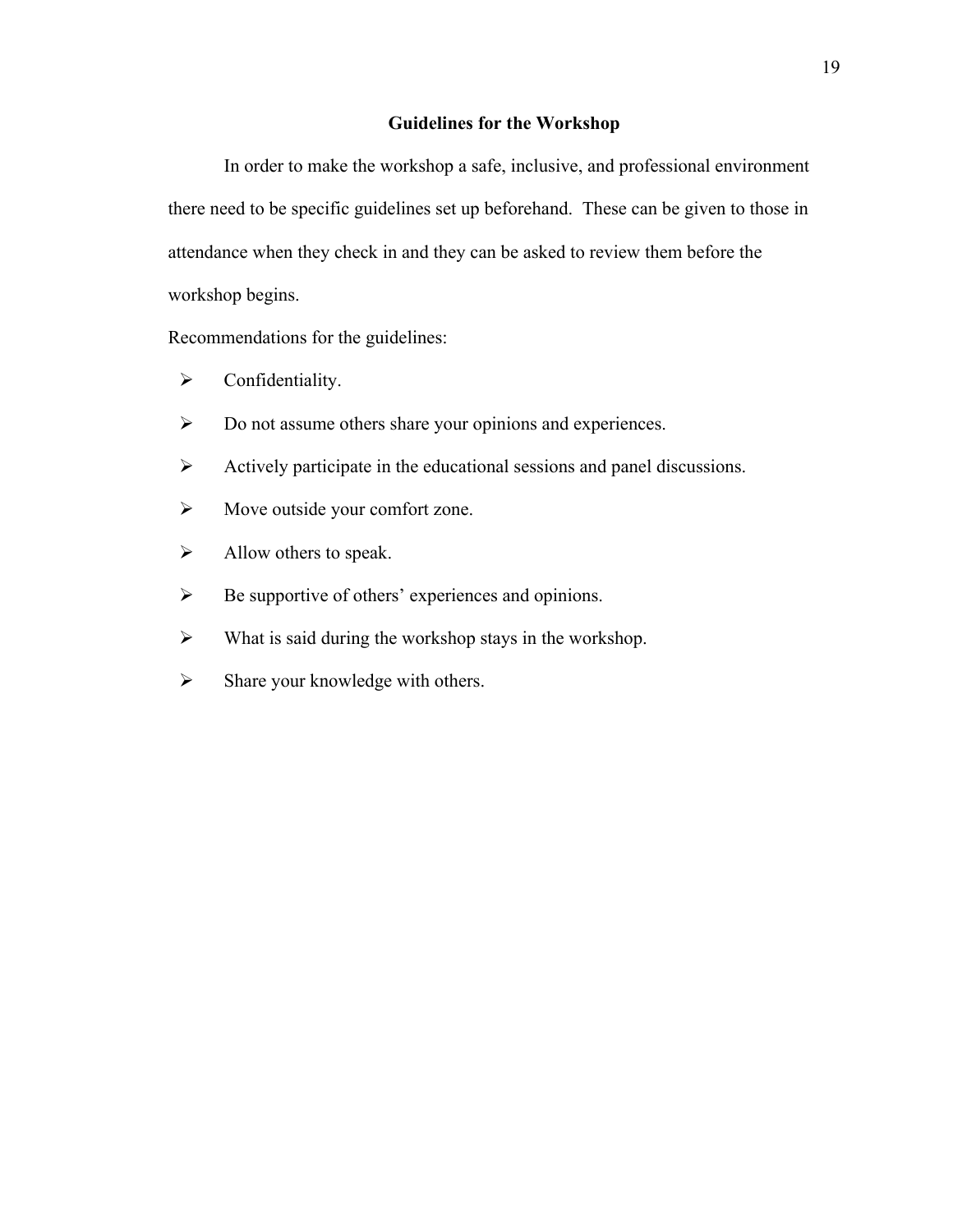## **Possible List of Educational Topics to Address**

Based on the literature review in chapter two, there are specific issues transgender students face while attending college. There are two one hour educational sessions that provide the opportunity to explore two topics during each session. It would be ideal that each topic lasts 20 minutes and allow 10 minutes for questions and/or discussion of the topic. The topics discussed during the workshop may change depending on the needs of the audience.

Here is a list of possible topics:

- $\triangleright$  Programming.
- $\triangleright$  Housing.
- Restrooms and Locker Rooms.
- $\blacktriangleright$  Healthcare.
- $\triangleright$  College Records and Documents.
- > Harassment.
- $\triangleright$  Inclusive language.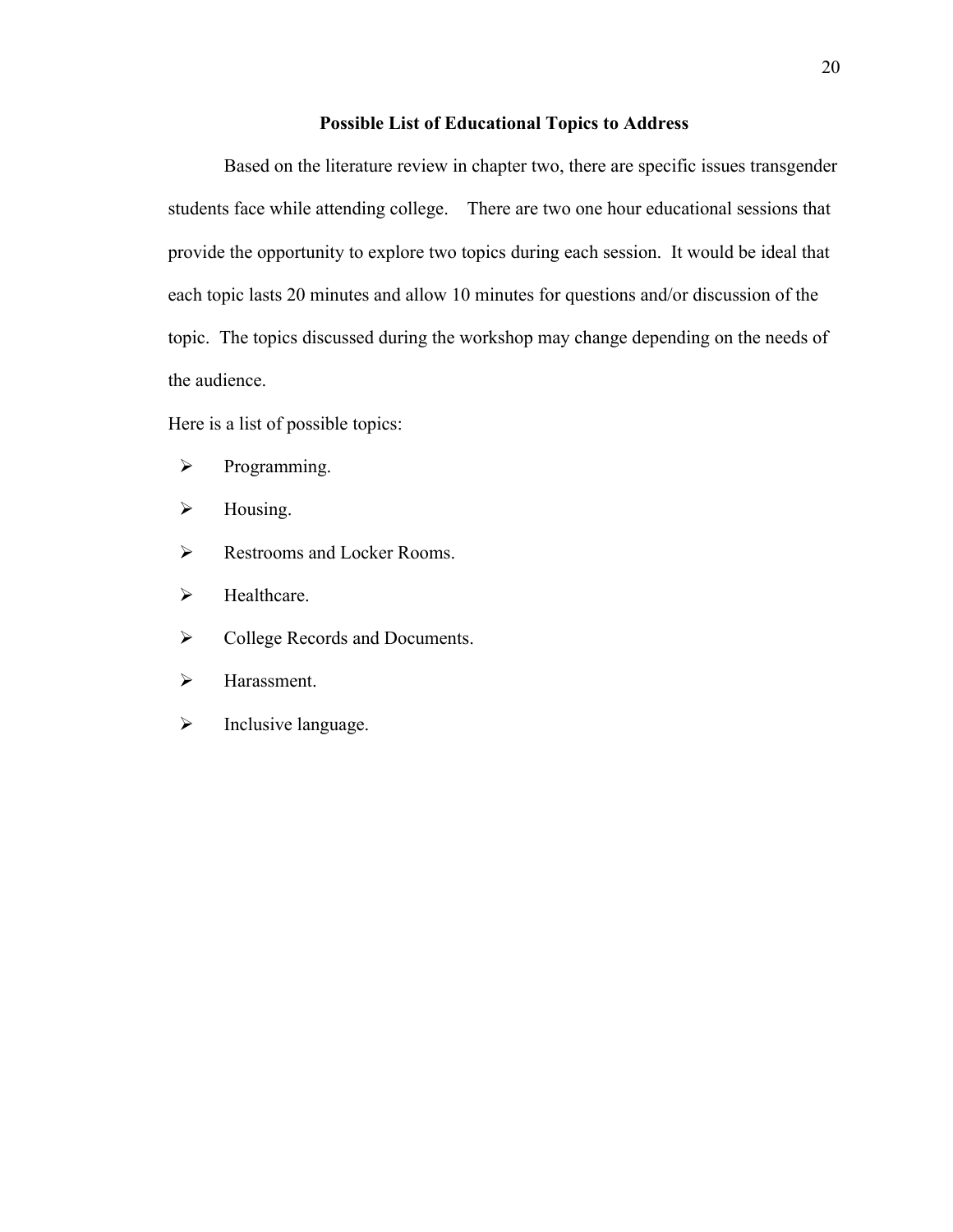## **Ball State University Resource List**

## **Ball State University**

**Counseling Center** Lucina Hall, room 320 Muncie, IN 47306 Hours: 8 a.m. - 5 p.m., Monday through Friday Phone: 765-285-1736 Fax: 765-285-2081

## **Health Center**

Dr. Kent Bullis 1500 Neely Avenue Muncie, Indiana 47306 Hours: Monday, Thursday and Friday 8:00 A.M. to 4:30 P.M., Tuesday and Wednesday 9:00 A.M. to 6:30 P.M. Phone: 765-285-8431 Fax: 765-285-1103 E-mail: healthcenter@bsu.edu

## **Spectrum**

Spectrum is an organization run by students for students. Their motto—Just because you're here doesn't mean you're Queer—shows that you do not have to identify as GLBT to become a member. Everyone is welcome to attend! Meeting are held Thursdays at 8pm Email: spectrum@bsu.edu

## **Continuum**

Continuum is an organization aimed at providing LGBTQIA graduate students a place to express AND interact and discuss concerns relevant to them as graduate students. It is also focused on aiding the professional development of graduate students by pooling our knowledge in an effort to develop the skills needed to function as professionals. In addition, the organization will pursue opportunities that will advance the professional and political position of LBGTQIA graduate students. Email: continuum@bsu.edu

## **SafeZone**

SAFEZONE is a voluntary network of faculty, staff and students who believe that every member of the University community should have an opportunity to grow and learn in a safe and open environment. SAFEZONE offers trainings for those who wish to become allies/advocates, workshops on relevant topics, assistance and support to faculty, staff and students and resources for LGBTQ people as well as allies and advocates. We welcome your input.

Email: safezone@bsu.edu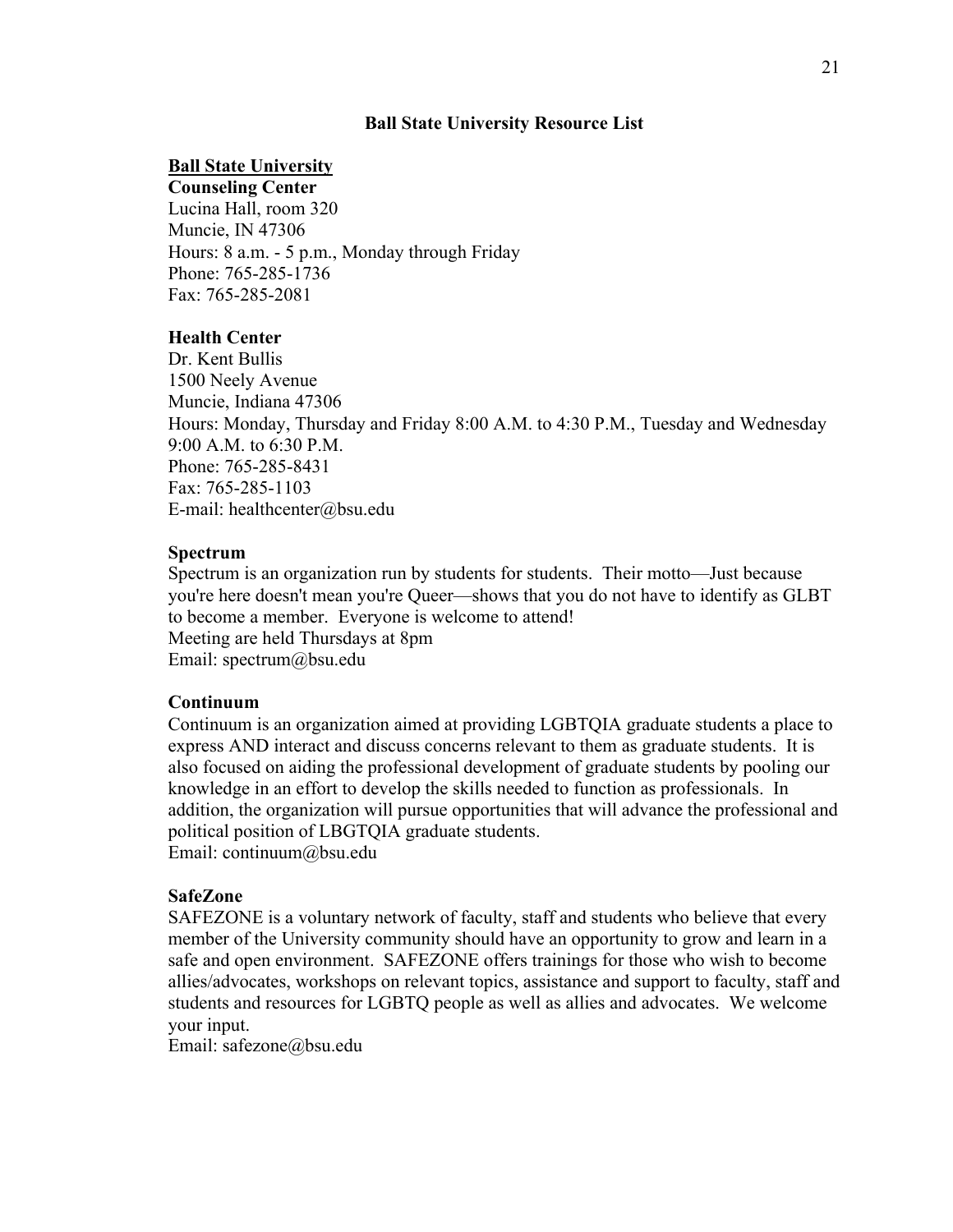# **NASW-Indiana Chapter Gay, Lesbian, Bisexual, Transgender Committee GLBT Resource List**

Last updated on 8/7/09

*Inclusion on this list does not constitute endorsement by NASW Indiana Chapter or the GLBT Committee. The resources listed have been reported to the committee as GLBT affirming.*

*Please explore the resources carefully to determine what is right for you.*

*Questions? Corrections? Additions? Please contact the GLBT Committee at naswin@naswin.org or 317.923.9878.* Web: www.glnh.org

#### **National**

#### **American Civil Liberties Union (ACLU)**

What: Conserving America's original civic values, including the extension of rights to segments of the population that have traditionally been denied their rights, including people of color; GLBT individuals; women; mental-health patients; prisoners; people with disabilities; and the poor. Where: 125 Broad Street, 18th Floor New York, NY 10004 Phone: 212.549.2627 E-mail: getequal@aclu.org Web: www.aclu.org

#### **Gay and Lesbian Alliance Against Defamation (GLAAD)**

What: Dedicated to promoting and ensuring fair, accurate and inclusive representation of people and events in the media as a means of eliminating homophobia and discrimination based on gender identity and sexual orientation. Where: 248 West 35th Street, 8th Floor New York, NY 10001 Phone: 212.629.3322 Fax: 212.629.3225 Web: www.glaad.org

#### **Gay and Lesbian National Hotline**

What: The Gay & Lesbian National Hotline provides telephone and email peer-counseling, as well as factual information and local resources for cities and towns across the United States. When: Monday-Friday 4:00 pm - 12:00 am, Saturday 12:00 pm - 5:00 pm Mailing: 2261 Market Street PMB #296 San Francisco, CA 94114 Phone: 888.843.4564 (toll free) E-mail: info@GLBTNationalHelpCenter.org

#### **Gay, Lesbian, and Straight Education Network (GLSEN)**

What: GLSEN strives to assure that each member of every school community is valued and

respected regardless of sexual orientation or gender identity/expression. Mail: 90 Broad Street 2nd Floor, New York, NY 10004 Phone: 212.727.0135 Fax: 212.727.0254 E-mail: glsen@glsen.org Web: http://www.glsen.org/cgibin/iowa/all/about/index.html

#### **GLBT National Youth Hotline**

What: Telephone volunteers are in their teens and early twenties, and speak with teens and young adults up to age 25 about coming-out issues, relationship concerns, parent issues, school problems, HIV/AIDS anxiety and safersex information. When: Monday-Saturday 9:30 pm - 12:00 am Mailing: 2261 Market Street PMB #296 San Francisco, CA 94114 Phone: 800.246.7743 (toll free) E-mail: youth@GLBTNationalHelpCenter.org Web: www.glnh.org

#### **Human Rights Campaign (HRC)**

What: HRC provides a national voice on GLBT issues; effectively lobbies Congress; mobilizes grassroots action in diverse communities; invests strategically to elect a fair-minded Congress; and increases public understanding through innovative education and communication strategies. Where: 1640 Rhode Island Avenue NW Washington, DC 20036 Phone: 202.628.4160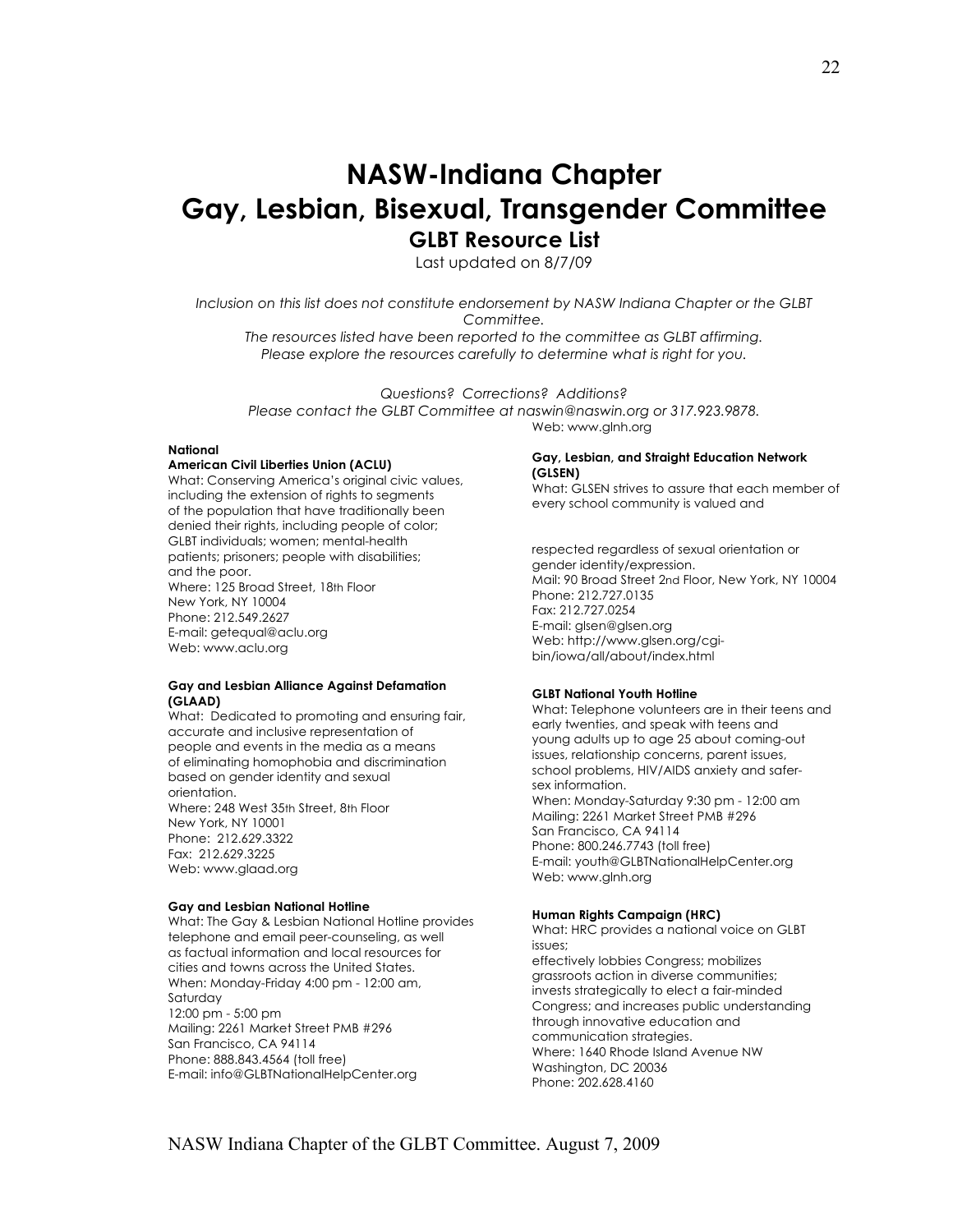202.216.1572 TTY 800.777.4723 (toll free) E-mail: hrc@hrc.org Web: www.hrc.org

#### **Lambda Legal**

What: National organization committed to achieving full recognition of the civil rights of the GLBT community, and people with HIV or AIDS through impact litigation, education, and public policy work. When: Tuesday 1:00 pm - 3:30 pm Wednesday 2:00 pm - 4:30 pm Thursday 10:30 am - 1:00 pm Where: Midwest Regional Office, 11 East Adams, Suite 1008, Chicago, IL 60603-6303 Phone: 312.663.4413 (Help Desk) Web: http://www.lambdalegal.org/cgibin/iowa/index.html

#### **Log Cabin Republicans**

What: The nation's leading voice for fairness, inclusion, and tolerance in the GOP. Log Cabin Republicans courageously stand on the front lines of today's most important battleground for gay and lesbian civil rights. Where: 1901 Pennsylvania Avenue NW Suite 902 Washington, DC 20006 Phone: 202.347.5306 Fax: 202.347.5224 E-mail: membership@logcabin.org Web: www.logcabin.org/logcabin/index

#### **National Gay and Lesbian Task Force (NGLTF)**

What: NGLTF is a national progressive organization working for the civil rights of the GLBT community, with the vision and commitment to building a powerful political movement. Where: 1325 Massachusetts Avenue NW, Suite 600, Washington, DC 20005 Phone: 202.393.5177 202.393.2284 TTY Fax: 202.393.2241 E-mail: ngltf@ngltf.org Web: www.thetaskforce.org

#### **National Stonewall Democrats**

What: America's only grassroots Democratic GLBT organization. They lead the Democratic Party to continue improving its record on issues important to the GLBT community. Mailing: PO Box 9330, Washington, DC 20005 Phone: 202.625.1382 Fax: 202.625.1383 E-mail: field@stonewalldemocrats.org Web: www.stonewalldemocrats.org

#### **Servicemembers Legal Defense Network (SLDN)**

What : SLDN is a non-partisan, non-profit, legal services, watchdog and policy organization

dedicated to ending discrimination against military personnel affected by "Don't Ask, Don't Tell" (DADT). Phone: 202.621.5416 Web:www.sldn.org

#### **Old Lesbians Organizing for Change (OLOC)**

What: National network of Old Lesbians over age 60

working to make life better for Old Lesbians and to confront ageism in our communities and our country using education and public discourse as primary tools. Phone: 888-706-7506 (toll free) Email: info@oloc.org Web: www.oloc.org

#### **COLAGE**

What: COLAGE is a national movement of children, youth, and adults with one or more lesbian, gay, bisexual, transgender and/or queer (LGBTQ) parent/s. We build community and work toward social justice through youth empowerment, leadership development, education, and advocacy.

Where: 1550 Bryant Street Suite 830 San Francisco, CA 94103 Phone: 415.861.5437 Web: http://www.colage.org

#### **PFLAG (Parents, Families, and Friends of Lesbians and**

#### **Gays)**

What: PFLAG promotes the health and well-being of

GLBT persons, their families and friends through: support, to cope with an adverse society; education, to enlighten an illinformed public; and advocacy, to end discrimination and to secure equal civil rights. Provides opportunity for dialogue about sexual orientation and gender identity, and acts to create a society that is healthy and respectful of human diversity. Where: 1726 M Street, NW Suite 400 Washington, DC 20036 Phone: 202.467.8180 Fax: 202.467.8194 Web: www.pflag.org *(Local chapter info available)*

#### **Soulforce**

What: The purpose of Soulforce is freedom for GLBT individuals from religious and political oppression through the practice of relentless nonviolent resistance. Mailing: PO Box 3195, Lynchburg, VA 24503-0195 E-mail: info@soulforce.org Web: www.soulforce.org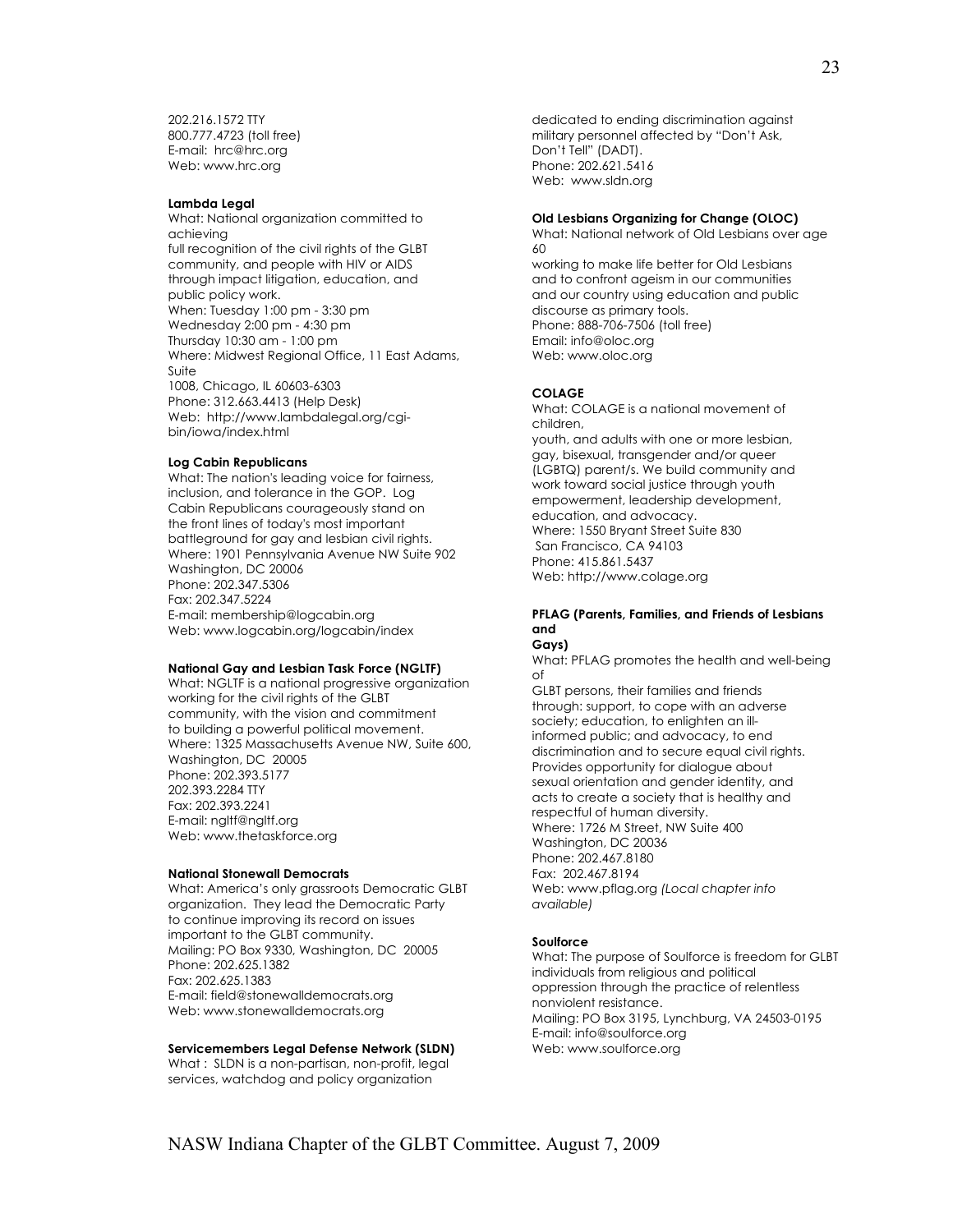#### **Intersex Society of North America**

What: The Intersex Society of North America (ISNA) is

devoted to systemic change to end shame, secrecy, and unwanted genital surgeries for people born with an anatomy that someone decided is not standard for male or female. Where: 979 Golf Course Drive #282 Rohnert Park, CA 94928 Web: www.isna.org/

#### **Trevor Project Helpline**

What: Crisis line that promotes tolerance and provides support and counseling (including suicide prevention counseling) to GLBT youth. When: 24 hours a day Where: 8581 Santa Monica Boulevard, Suite 558 West Hollywood, CA 90069 Phone: 866.488.7386 (toll free) E-mail: support@thetrevorproject.org Web: www.TheTrevorProject.org

#### **Trans Youth Family Allies (TYFA)**

What: TYFA empowers children and families by partnering with educators, service providers and communities, to develop supportive environments in which gender may be expressed and respected. We envision a society free of suicide and violence in which ALL children are respected and celebrated. Phone: 888.462.8932 (toll free) Web: www.imatyfa.org

#### **Deaf Queer**

What: Website hosting for deaf LGBT non-profits. Web: www.deafqueer.net

#### **GLBT Central (Disabilty Resources)**

What: National website hosting for GLBT people with

Hearing, Speaking and Vision Impairments, Paraplegic, and Mental Illness.

Email: glbt@glbtcentral.com

Web: www.glbtcentral.com/disability.html **Benchmark Institute: Cultural Competence** 

What: Linking people, learning and performance for

social justice. Effective Outreach to the GLBT Disabilty Community. Session materials available with excellent resource listing. Web: http://www.benchmarkinstitute.org/glbt/

#### **Indiana / Statewide**

#### **Human Rights Campaign, Indiana Chapter (HRC)**

What: Local representation for HRC in Indiana, and

Louisville, KY. Provides local membership with information regarding national initiatives and keeps the national office informed of local initiatives.

Mailing: PO Box 1092, Indianapolis, IN 46206 Phone: 317.727.5901

E-mail: info@hrcindiana.org Web: www.hrcindiana.org

#### **Indiana Civil Liberties Union (ICLU)**

What: The mission of the ICLU is to defend the principles set forth in both the Indiana and U.S. Constitutions, particularly the Bill of Rights. Where: 1031 East Washington Street Indianapolis, IN 46202 Phone: 317.635.4059 Extension 227 Fax: 317.635.4105 E-mail: lsnethen@aclu-in.org Web: www.aclu-in.org

#### **Indiana Equality (IE)**

What: Statewide coalition with the objective of amending the Indiana Civil Rights Law to include sexual orientation and gender identity, and oppose the discriminatory marriage amendment to Indiana's state constitution. Mailing: PO Box 20621, Indianapolis, IN 46220 Phone: 888.567.0750 (toll free) E-mail: ie@indianaequality.org Web: www.indianaequality.org

#### **Indiana Stonewall Democrats (ISD)**

What: The state organization of GLBT Democrats and

their friends. ISD is committed to improving the record of the Democratic Party and educating voters about the vast difference that exists between the two major parties on issues of importance to the GLBT community. Mailing: PO Box 441445, Indianapolis, IN 46244 Phone: 317.637.3366 Extension 503 E-mail: info@instonewalldems.org Web: www.instonewalldems.org

#### **Indiana Transgender Rights Advocacy Alliance (INTRAA)**

What: Seeks to organize the transgender community

and works through education and legislative efforts to create a society that values and protects freedom of gender expression and the right to gender self-determination for all. Where: 1950 East Greyhound Pass, #18-304 Carmel, IN 46033 Mailing: PO Box 20386, Indianapolis, IN 46220 Phone: 317.466.2333 888.657.1854 (toll free) E-mail: info@intraa.org Web: www.intraa.org

#### **Indiana Youth Group (IYG)**

What: Variety of programs and general information.

Recreational and social activities for selfidentified GLBT, and questioning young people (ages 12-20). Based on five core service areas: leadership development,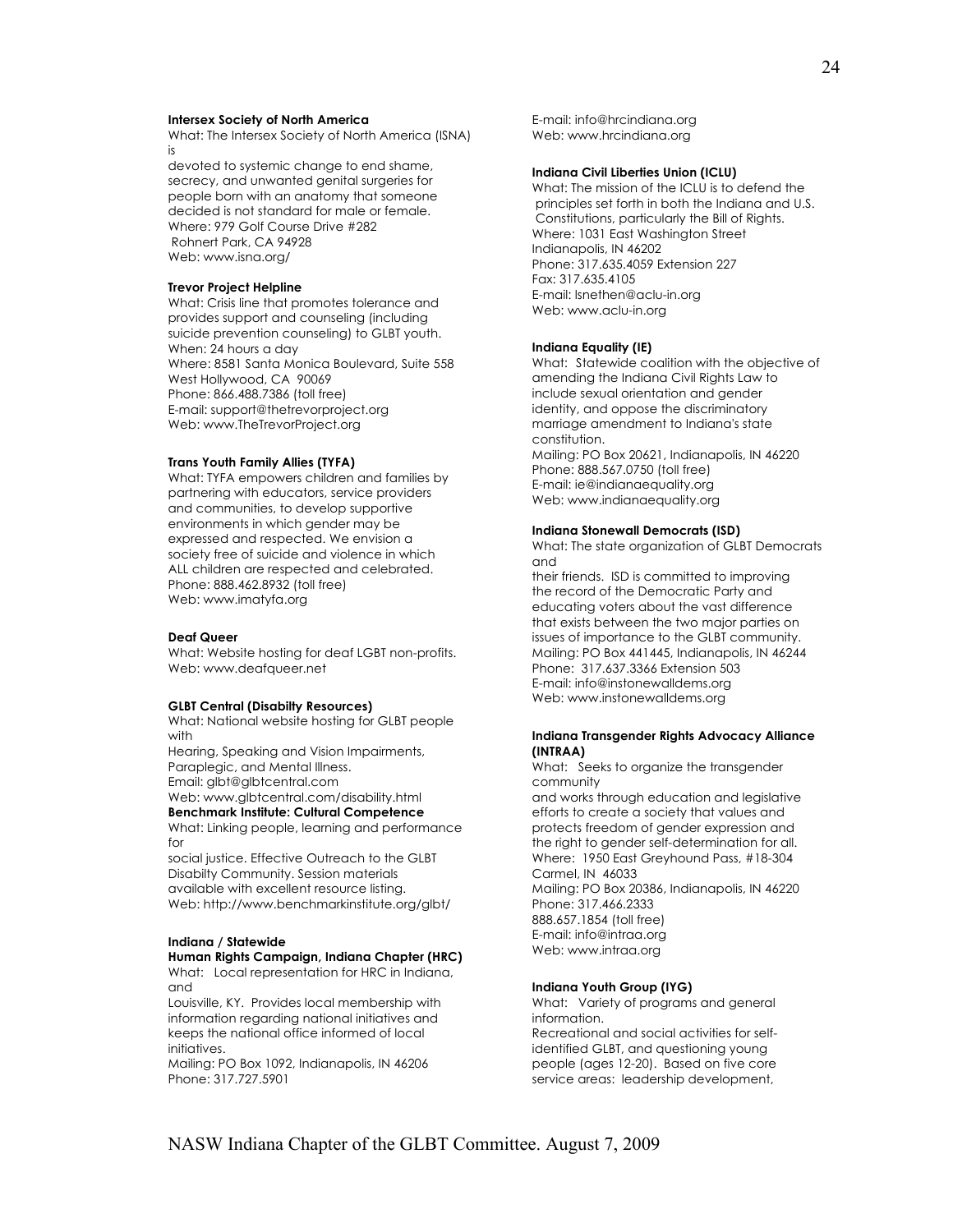educational development, personal development, social development, and information and referral. When: Wednesday and Thursday 3:00 pm - 9:00 pm, Friday 3:00 pm -12:00 am, Saturday 6:00 pm - 12:00 am Where: 2943 East 46th Street, Indianapolis, IN 46205 Mailing: PO Box 20716, Indianapolis, IN 46220 Phone: 317.541.8726 Fax: 317.545.8594 Cost: Free E-mail: info@indianayouthgroup.org Web: www.indianayouthgroup.org

#### **Interfaith Coalition on Nondiscrimination (ICON)**

What: ICON works to raise awareness about discrimination against GLBT people and to identify affirming clergy and congregations across the state. Where: 2950 East 55th Place, Indianapolis, IN 46220 Who: Dan Funk Phone: 317.722.0236 E-mail: dfunk@iconindiana.org Web: www.iconindiana.org

#### **Log Cabin Republicans-Indiana Chapter**

What: Local chapter of the national Log Cabin Republicans, the nation's leading voice for fairness, inclusion, and tolerance in the GOP. Log Cabin Republicans courageously stand on the front lines of today's most important battleground for gay and lesbian civil rights. Mailing: PO Box 2921, Indianapolis, IN 46206 Phone: 317.442.7788 E-Mail: Indy@logcabin.org Web: www.logcabin.org

#### **Central Indiana / Indianapolis Citizens for Civil Rights**

What: Nonprofit organization dedicated to advocacy, awareness, and education in human rights issues for all residents of Greater Lafayette. Mailing: PO Box 2461, West Lafayette, IN 47906 E-mail: ccr@nlci.com Web: www.nlci.com/ccr

#### **Damien Center**

What: Provides services (care coordination, housing, pastoral, food & nutrition, career development) to persons in central Indiana infected with HIV/AIDS, as well as their affected friends and families. Where: 26 North Arsenal Avenue Indianapolis, IN 46201 Phone: 317.632.0123 800.213.1163 (toll free) 317.632.4259 TTY E-mail: info@damien.org

Web: www.damien.org

#### **Gay Indy**

What: Non-for-profit volunteer organization designed to be an online clearinghouse of information for the GLBT community in Indianapolis and the surrounding areas. Mailing: PO Box 47276, Indianapolis, IN 46247 E-mail: webmaster@gayindy.org Web: www.gayindy.org

#### **Greater Indianapolis Fairness Alliance**

What: To secure and defend full civil rights for all GLBT people through education and nonpartisan political action in the greater Indianapolis area. Mailing: PO Box 20170, Indianapolis, IN 46220 Phone: 317.923.6566 E-mail: gifa@indyfairness.org Web: www.indyfairness.org

#### **Indiana Action Network (IAN)**

What: A group of Hoosier activists dedicated to fighting injustice against the Indiana GLBT community. Mailing: PO Box 20705, Indianapolis, IN 46220 E-mail: actionindy@hotmail.com Web: www.indiana-action.net

#### **Indiana Black Pride**

What: An organization dedicated to promoting unity, strength, and pride within the African-American GLBT community. Phone: 317.592.9529 Mailing: PO Box 44608, Indianapolis, IN 46244 E-mail: indianablackgaypride@yahoo.com Web: www.indianablackpride.com

#### **Indy Boyz**

What: A peer-led social/support group for female $to$ male (FTM) transgendered people in the Indianapolis and surrounding areas and their significant others, family, friends, and allies (SOFFAs). Mailing: PO Box 34241, Indianapolis, IN 46234 Phone: 800.222.6000 (toll free) E-mail: info@indyboyz.org Web: www.indyboyz.org

#### **Indy Pride**

What: Indy Pride was formed to provide educational and social programming for all persons residing in the State of Indiana in the hopes that prejudice and discrimination would be eliminated. Mailing: PO Box 44403, Indianapolis, IN 46244 E-mail: info@indyprideinc.com Web: www.indyprideinc.org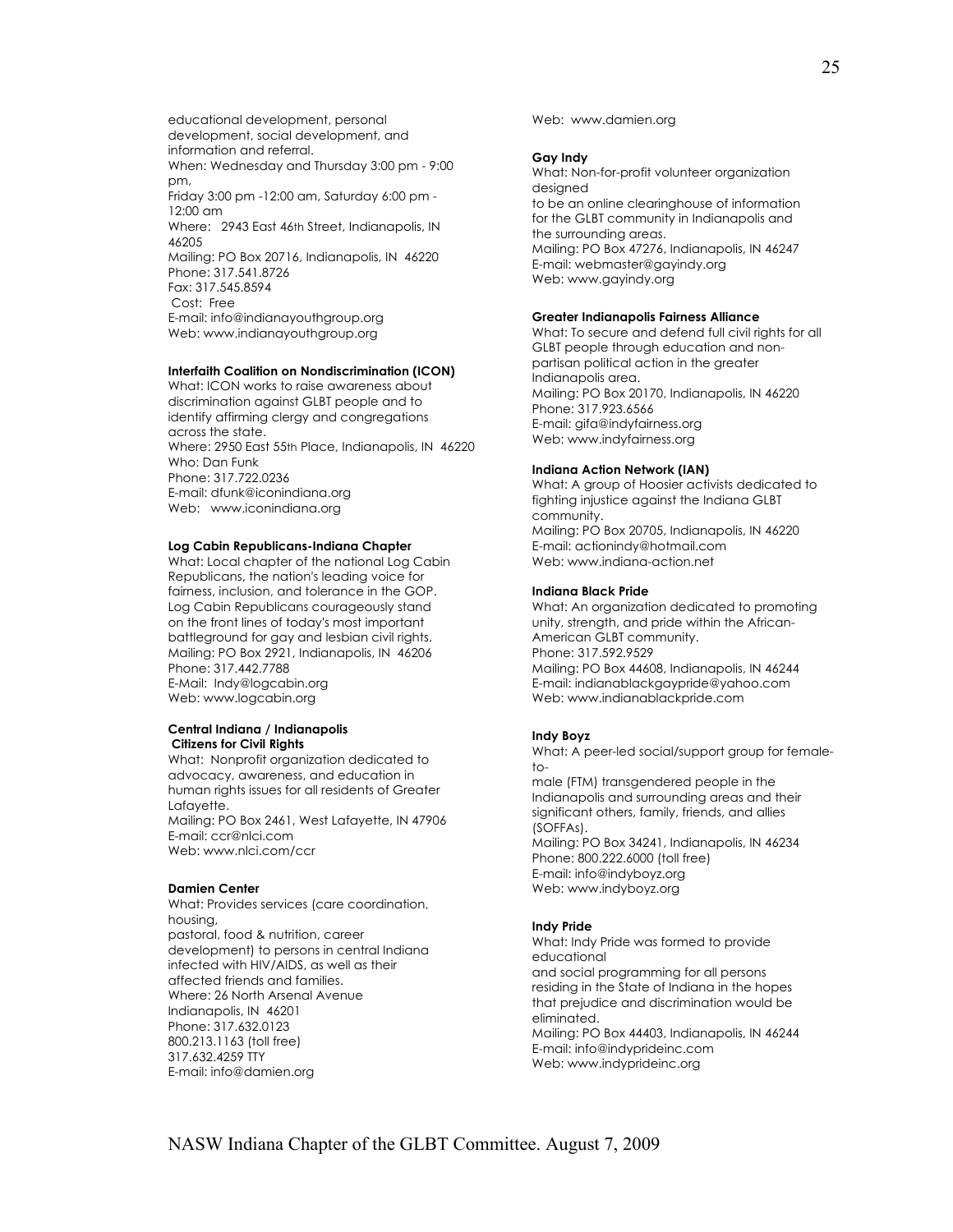#### **Indy Rainbow Chamber of Commerce**

What: Promotes businesses owned by, operated by,

or supportive of the local GLBTA community; promotes GLBTA business participation in efforts to enhance economic development and quality of life; promotes public appreciation of the contribution made by the GLBTA business community. Mailing: 1075 Broadripple Avenue #270 Indianapolis, IN 46220 Phone: 317.466.2212 E-mail: info@indyrainbowchamber.org Web: www.indyrainbowchamber.org

#### **Indy SoulSistahs**

What: Social group for black lesbians. Mailing: PO Box 11775, Indianapolis, IN Phone: 317.440.0065 E-mail: indysoulsistahs@yahoo.com Web: www.indysoulsistahs.com

#### **International Gender Support (IGS)**

What:Offers social activities, support, and resource information to any gender dysphoric person, their families, friends, and service providers in Indianapolis and the Central Indiana area. When: 1st Saturday and 3rd Tuesday of each month. Call for times. Mailing: PO Box 425, Carmel, IN 46082 Phone: 317.299.5377 317.879.9150 (Outreach Line) E-mail: kaylin@iquest.net Web: http://members.iquest.net/~kaylin/igs.htm

#### **LGBT Fairness**

What: Lobbies for fairness on all levels of government. They cover the full range of issues of concern, including: hate crimes/victims rights, police/community relations, GLBT civil rights, AIDS, lesbian health, insurance, youth/education, and laws relating to rights to organize and raise funds politically and socially.

Mailing: PO Box 441396, Indianapolis, IN 46244 Phone: 317.780.0001

#### **Southern Indiana**

#### **Bloomington TG Group**

What: To provide a positive and supportive environment for all those in the transgender community.

Where: 2120 North Fee Lane, Bloomington, IN When: 2nd Saturday of each month from 7:00 pm - 9:00 pm

Phone: 888.657.1854 Extension 2 E-mail: info@bloomingtontg.org Web: www.bloomingtontg.org

#### **GLBT Student Support Services of Indiana University**

What: The GLBT Student Support Services office is a resource center for the entire Indiana University community, provides educational resources on GLBT issues, and offers information, support, and referrals for GLBT individuals and allies. Where: 705 East 7th Street, Bloomington, IN 47408 Phone: 812.855.4252 Fax: 812.855.4465 E-mail: glbtserv@indiana.edu Web: www.indiana.edu/~glbt

#### **Gay/Straight Alliance of Columbus**

What: The mission of the Gay/Straight Alliance is to nurture an all-inclusive, positive environment in the Columbus area through social action and education. By joining hands across the spectrum of sexualities and gender identities, they advocate the celebration of diversity. Mailing: PO Box 1895, Columbus, IN 47202 Phone: 812.379.5854 E-mail: Columbus\_GSA@comcast.net

## **LGBTQ Alliance of Indiana State University**

What: The LGBTQ Alliance is a student-ran organization on the campus of Indiana State University. Their goal is to increase awareness and understanding of GLBTQ issues on campus. Where: Terre Haute, IN Phone: 812.237.3165 E-mail: wsschne@isugw.indstate.edu Web: http://sapphire.indstate.edu/%7Empflugshaup

#### **Tri-State Alliance**

What: A grass roots non-profit organization that serves the gay, lesbian, bisexual and transgender communities of Southwestern Indiana, Western Kentucky, and Southern Illinois. The group provides cultural competency training, a large GLBT youth group, registers and educate voters, educates elected officials of concerns of the regional GLBT communities, and sponsors monthly educational and social events. Mailing: PO Box 2901, Evansville, IN 47728 Phone: 800.374.7162 (toll free) 812.422.5951 E-mail: wallypaynter@aol.com Web: www.tsagl.org

#### **Northern Indiana AIDS Task Force**

What: HIV/AIDS prevention, education, advocacy, and support to people in northeast Indiana. Where: 525 Oxford Street, Fort Wayne, IN 46806 Phone: 800.417.3085 (toll free) 260.744.1144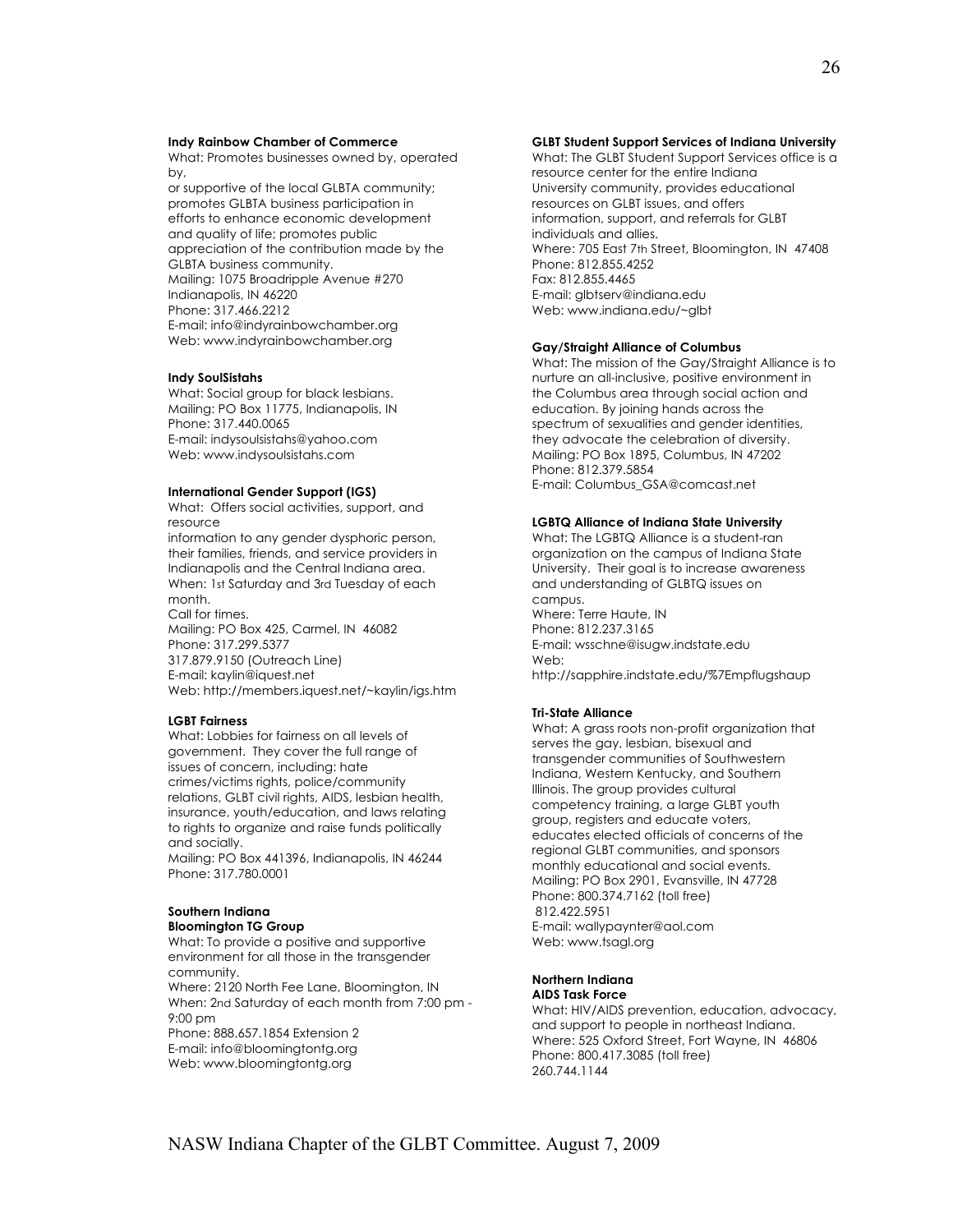Fax: 260.745.0978 E-mail: info@aidsfortwayne.org Web: www.aidsfortwayne.org

#### **Alcoholics Anonymous (AA)**

What: Closed AA meetings for GLBT persons. When: Monday at 7:00 pm: Double Anonymity Group St. Joseph's Church in South Bend. Wednesday at 7:00 pm: Step Meeting St. Joseph's Church in South Bend. Saturday at 7:00 pm: Other Side Group Holy Cross College Student Center. Phone: 574.234.7007 E-mail: info@michianasober.org Web: www.michianasober.org

#### **Alternatives**

What: Social groups, discussion groups, support groups, youth group (ages 14-21), workshops, educational resources, resource library, GLBTfriendly referrals for businesses and healthcare providers, safer sex information, free HIV testing, volunteer programs. Serving the GLBT Community of Northwest Indiana. Mailing: PO Box 1711, Highland, IN Phone: 219.923.0095 888.NWI.GAYS (toll free)

#### **Fort Wayne Pride Festival**

What: Annual spring festival celebrating the GLBT Community in Fort Wayne. When: Every June Where: Headwaters Park, Fort Wayne, IN Web: www.gayfortwayne.com

#### **Gender Café at Manchester College**

What: The mission of Gender Café is to promote awareness, discussion and education of gender issues in many facets of life within the Manchester community. Membership is open to anyone who has an interest in gender issues. Both those seeking to become activists and those who simply have a desire to become more aware of the problems men and women confront because of the ways in which gender is constructed are welcome. When: Monthly meetings Where: 604 East College Avenue North Manchester, IN 46962 Phone: 260.982.5391 **United Sexualities of Indiana University-Purdue University Ft. Wayne (IPFW)**  What: United Sexualities is a support, education, and advocacy student organization serving the GLBT and questioning, and allied communities of IPFW and the greater Fort Wayne area.

When: Every Wednesday in the Walb Student Union from 7:00 pm - 9:00 pm

Where: 2101 East Coliseum Boulevard Fort Wayne, IN 46805 Phone: 260.417.9166

#### **United Sexualities of Manchester College**

What: The United Sexualities organization exists with the intention of providing visible, tangible support for straight and GLBT members of the community. The organization meets once a week in a non-threatening space for members. When: Weekly meetings

Where: 604 East College Avenue North Manchester, IN 46962 Phone: 260.982.5352

#### **Up the Stairs Community Center (UTSCC)**

What: A meeting place and safe haven for the GLBT community in and around Fort Wayne. Center-sponsored activities, projects, and events designed to meet the needs of the GLBT community. Open to any GLBTsupportive non-profit groups for their activities. Where: 514 East Washington Boulevard Fort Wayne, IN 46802 Phone: 260.422.2450 E-mail: UTSCC2@utscc.org Web: www.utscc.org

## **Gay, Lesbian, Bisexual, and Transgender (GLBT)**

#### **Resource Center of Michiana**  What: A place to get together with friends, play a game, read, have a cup of coffee, or watch a movie. Free HIV testing is available. They

have the ONLY transgender group in the region. Large assortment of GLBT books and magazines.

When: Open Monday –Thursday noon to 9pm; Friday

& Saturday, noon to 10pm. Where: Located in the 100 Center off Lincolnway in Mishawaka. Take the brick center street to the Brewery building (through the glass double-doors in the Professional Building entrance). Phone: 574-254-1411<br>E-mail: info@albtmic

info@glbtmichiana.org Web: http://www.glbtmichiana.org/

#### **Social Work Communities**

#### **Latino Social Workers Organization (LSWO)**

What: The LSWO has a mission focused on the Recruitment and Retention of Latinos in Higher Education, Advocating for Cultural Competency within human service agencies, and as a provider of high quality continuing education programs. Where: PO Box 8778, Rolling Meadow, IL 60008 Phone: 312.212.3857 Fax: 866.488.7813 (toll free) Web: www.lswo.org

**National Association of Black Social Workers (NABSW)**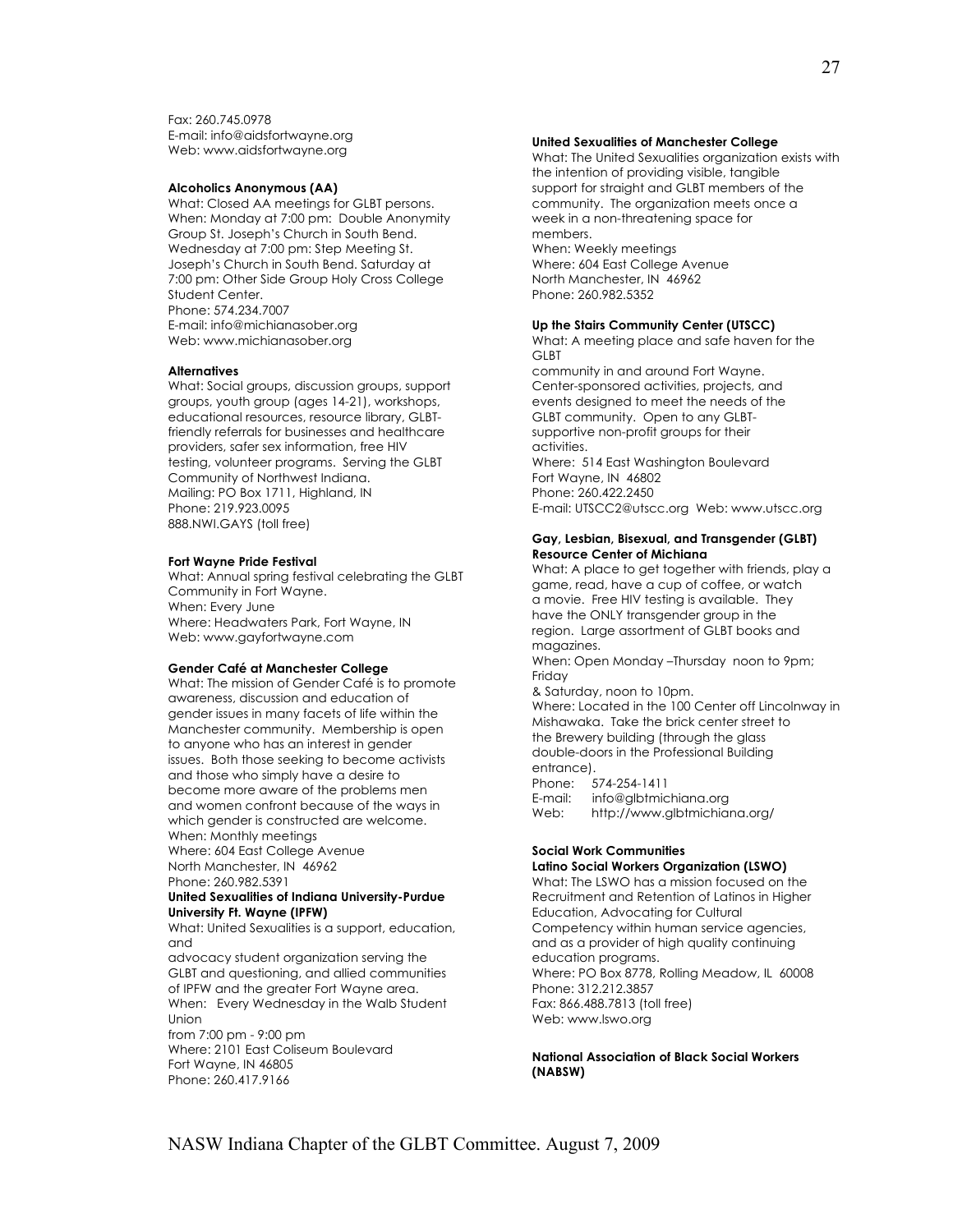What: NABSW is designed to promote the welfare, survival, and liberation of the Black Community; and to advocate for social change at the national, state, and local level. Where: 2305 Martin Luther King Ave. S.E. Washington, D.C. 20020 Phone: 202.678.4570 Fax: 202.678.4572 Email: nabsw.harambee@verizon.net Web: www.nabsw.org

#### **Asian Social Workers Network (ASWN)**

What: ASWN offers social workers from throughout

the United States to network, share, and learn. Email: socialwork@aswn.org Web: www.aswn.org

#### **National Committee on LGBT Issues (NCLGBTI)**

What: Established to enable NASW to further the cause of social justice by promoting and defending the rights of persons suffering injustices and oppression because they are lesbian, gay bisexual or transgender. Email: etomaszewski@naswdc.org Web: www.socialworkers.org (under governance)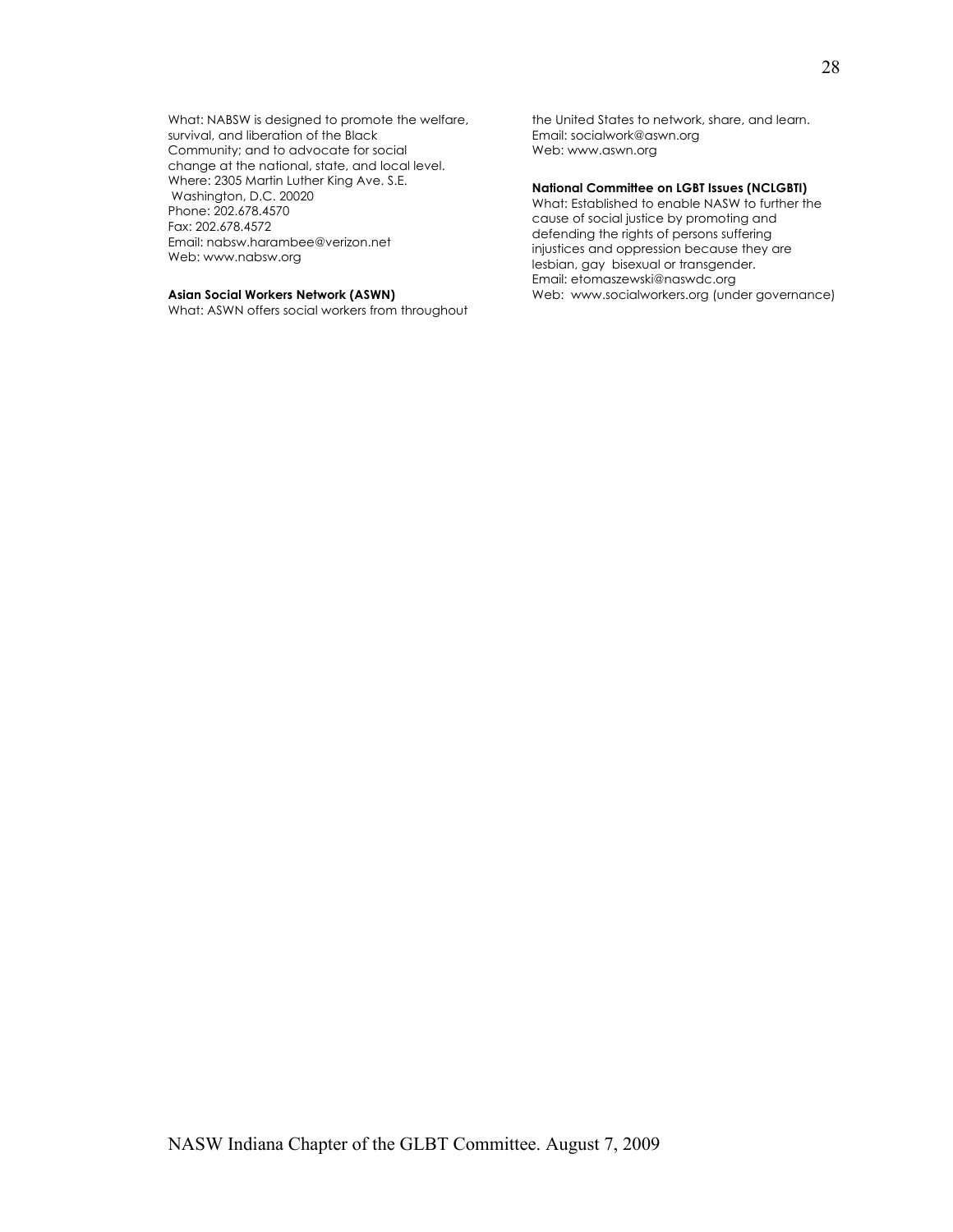## **Advertisement of Workshop**

To attract individuals who have an interest in gaining knowledge about this population of students, email advertisements will be sent to all Ball State University students. It may be beneficial to go to student groups on campus and directly advertise to the students. Another opportunity for advertising would be to go to hall councils in the residence halls and speak to students about this unique opportunity. Due to the sensitivity and confidentiality of the workshop, it would be beneficial to address students in smaller groups. However, the email may attract attention from faculty, staff, and students who have a special interest in the community.

## Email draft:

## **Creating an Inclusive Environment: Transgender Student Workshop** (Insert date/time/place here)

This workshop will provide information and education about issues transgender students face on a college campus. Some possible topical areas include: programming, housing, restrooms and locker rooms, healthcare, and college records and documents.

## **Do you have specific questions that you want answered?**

A panel of current and former transgender students will also provide additional information.

This event is open to Ball State University students. Please RSVP to (name of person) by (specific time).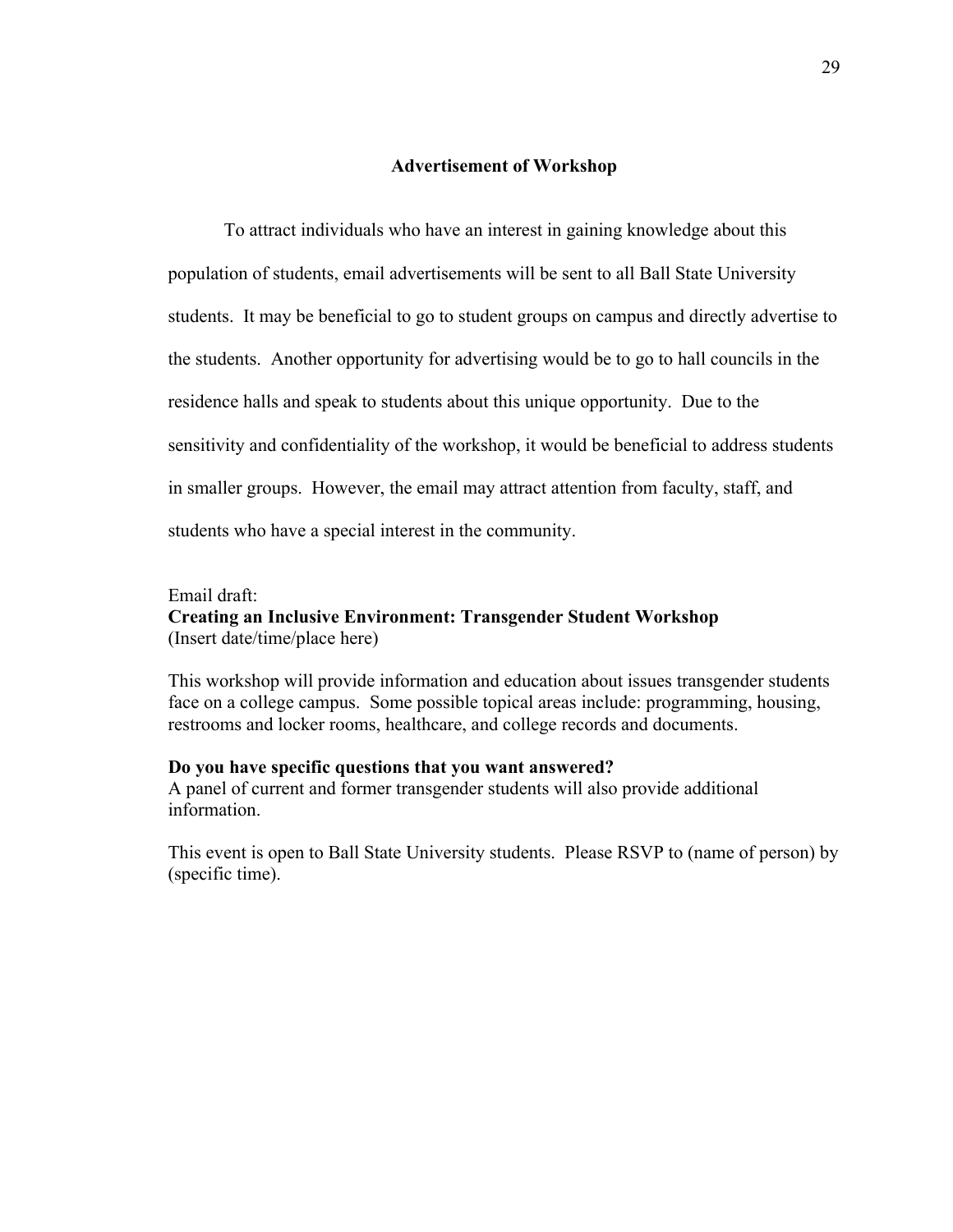# Interested in learning more about transgender students?

Join other students to learn and discuss issues that face transgender students on campus!

> When (date/time)? Where (location)?

# Some possible topics include:

Programming Housing Restrooms and Locker Rooms **Healthcare** College Records and Documents Harassment Inclusive language

**Evaluation of Workshop**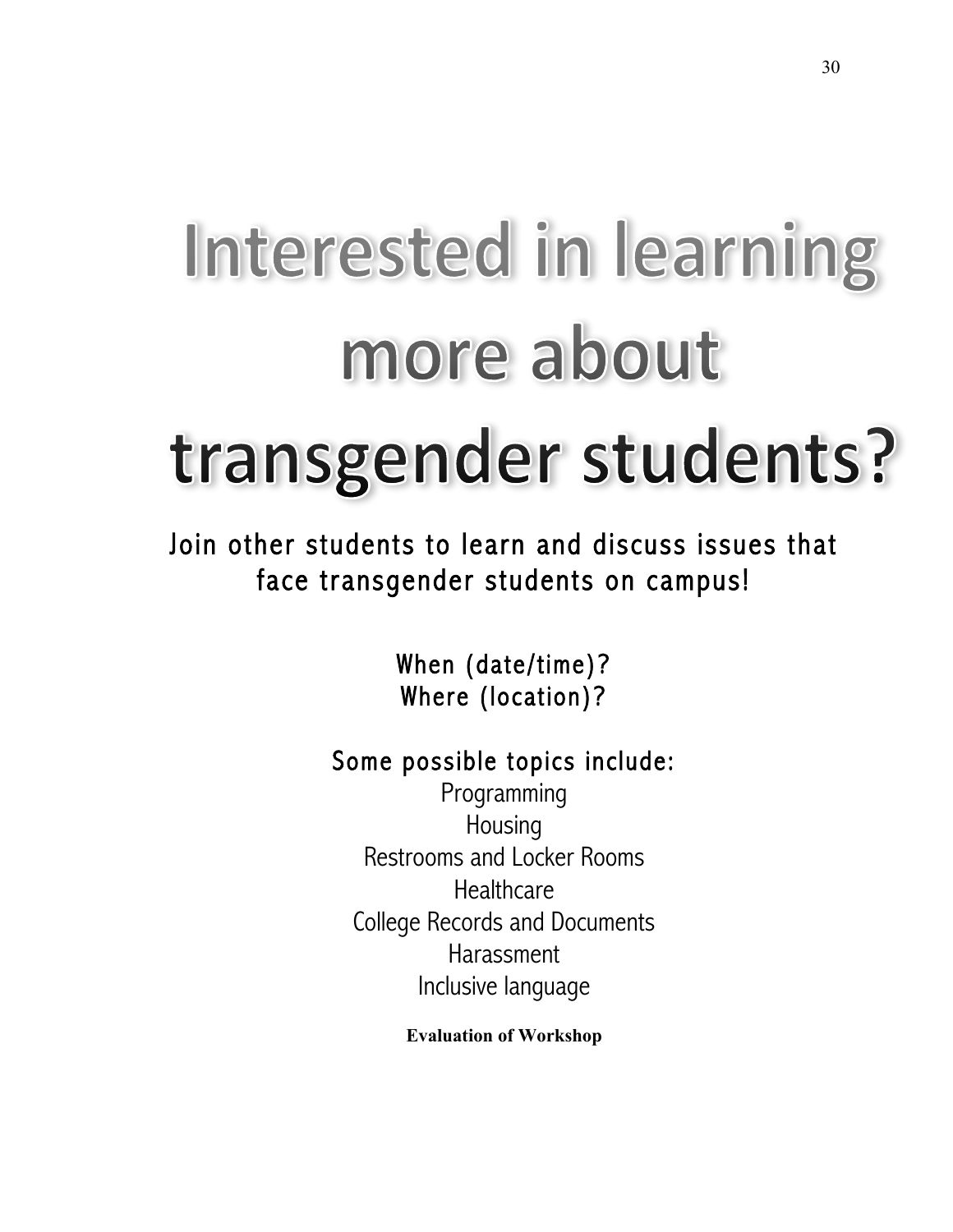What specifically did you learn that will be able to use when interacting with other students?

Are there other areas that you would be interested in learning more about?

Would you attend another workshop on transgender issues?

Is there anything you would want changed for future workshops?

**REFERENCES**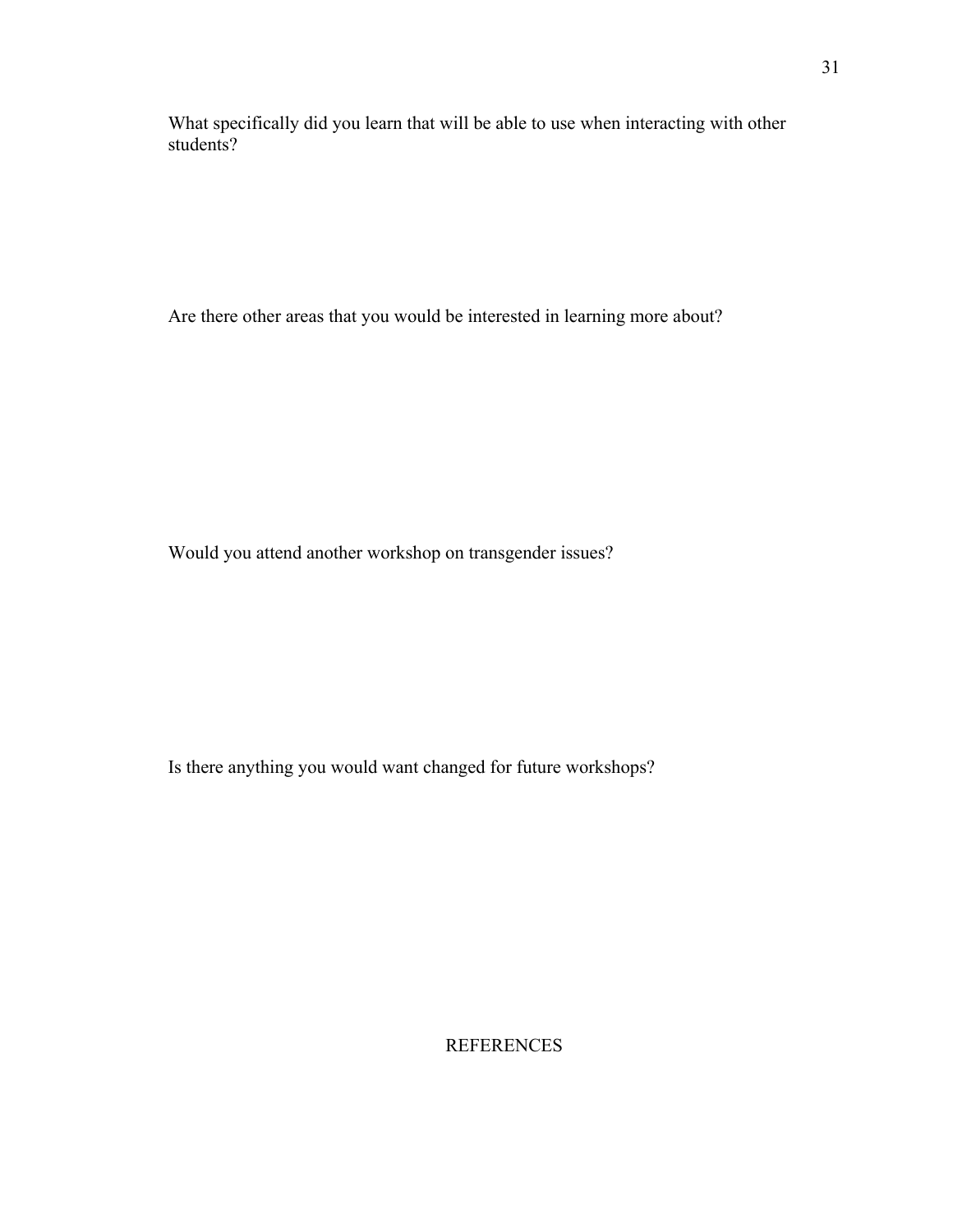Agans, L. J. (2007). Beyond the binary: Gender, identity, and change at Brandeis University.

*College Student Affairs Journal, 26,* 201-207. Retrieved from

http://search.ebscohost.com

/login.aspx?direct=true&db=eric&AN=EJ899398&site=ehost-live

Baillie, P., & Gedro, J. (2009). Perspectives on out & equal workplace advocates building bridges model: A retrospect of the past, present, and future of training impacting lesbian, gay, bisexual, and transgender employees in the workplace. *New Horizons in Adult Education & Human Resource Development, 23,* 39-46. Retrieved by http://search.ebscohost.com/login.aspx?direct=true&db=eric&AN=EJ905791&sit

e=ehost-live

- Beemyn, B. (2003). Serving the needs of transgender college students. *Journal of Gay and Lesbian Issues in Education, 1,* 33-50. Retrieved from http://eric.ed.gov/ ERICWebPortal/detail?accno=EJ677211
- Beemyn, B., Curtis, B., Davis, M., & Tubbs, N. J. (2005). Transgender issues on college campuses. In R. Sanlo (Ed.), *Gender identity and sexual orientation: Research, policy, and personal perspectives: New directions for student services,* pp. 49-60*.*  San Francisco: Jossey-Bass.
- Case, K. A., Stewart, B., Tittsworth, J. (2009). Transgender across the curriculum: A psychology for inclusion. *Teaching of Psychology, 36,* 117-121. doi:10.1080/00986280902739446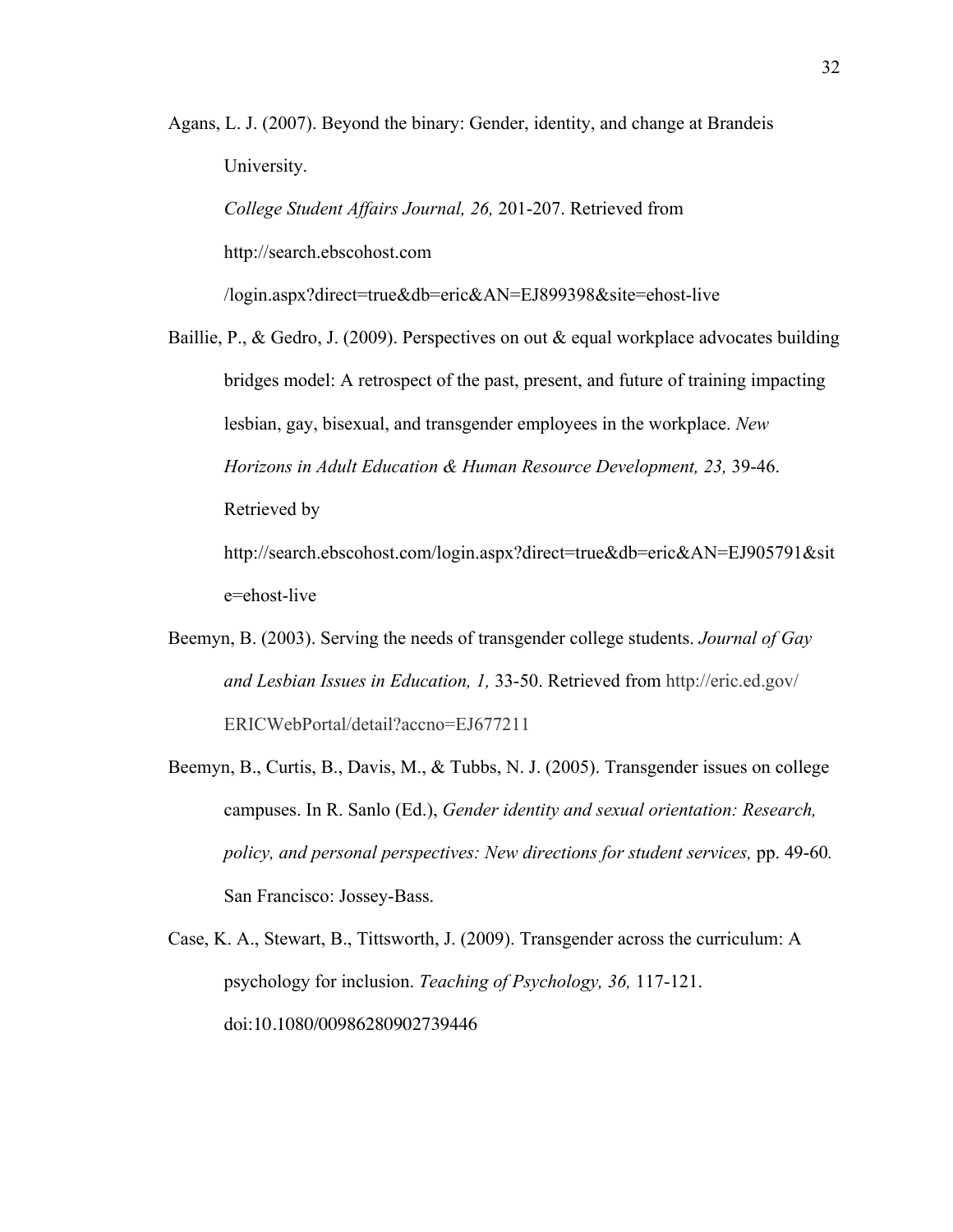- Cochran, S. D., Mays, V. M., Alegria, M., Ortega, A. N., & Takeuchi, D. (2007). Mental health and substance use disorders among Latino and Asian American lesbian, gay, and bisexual adults. *Journal of Consulting and Clinical Psychology, 75,* 785- 794. doi:10.1037/0022-006X.75.5.785
- Ellis, S. J. (2009). Diversity and inclusivity at university: A survey of the experiences of lesbian, gay, bisexual and trans (LGBT) students in the UK. *Higher Education: The International Journal of Higher Education and Educational Planning, 57,*  723-739.

doi:10.1007/s10734-008-9172-y

Fingerhut, A. W., Peplau, L. A., & Ghavami, N. (2005). A dual-identity framework for understanding lesbian experience. *Psychology of Women Quarterly, 29,* 129-139. Retrieved from

http://search.ebscohost.com/login.aspx?direct=true&db=eric&AN=

EJ733180&site=ehost-live

Getz, C., & Kirkley, E. (2006). Shaking up the status quo: Challenging intolerance of the lesbian, gay, and bisexual community at a private Roman Catholic university. *College Student Journal, 40,* 857-869. Retrieved from http://search.ebscohost.com/login.aspx? direct=true&db=eric&AN=EJ765388&site=ehost-live

Gortmaker, V. J., & Brown, R. D. (2006). Out of the college closet: Differences in perceptions and experiences among out and closeted lesbian and gay students. *College Student Journal, 40,* 606-619. Retrieved from http://search.ebscohost.com/login.aspx?